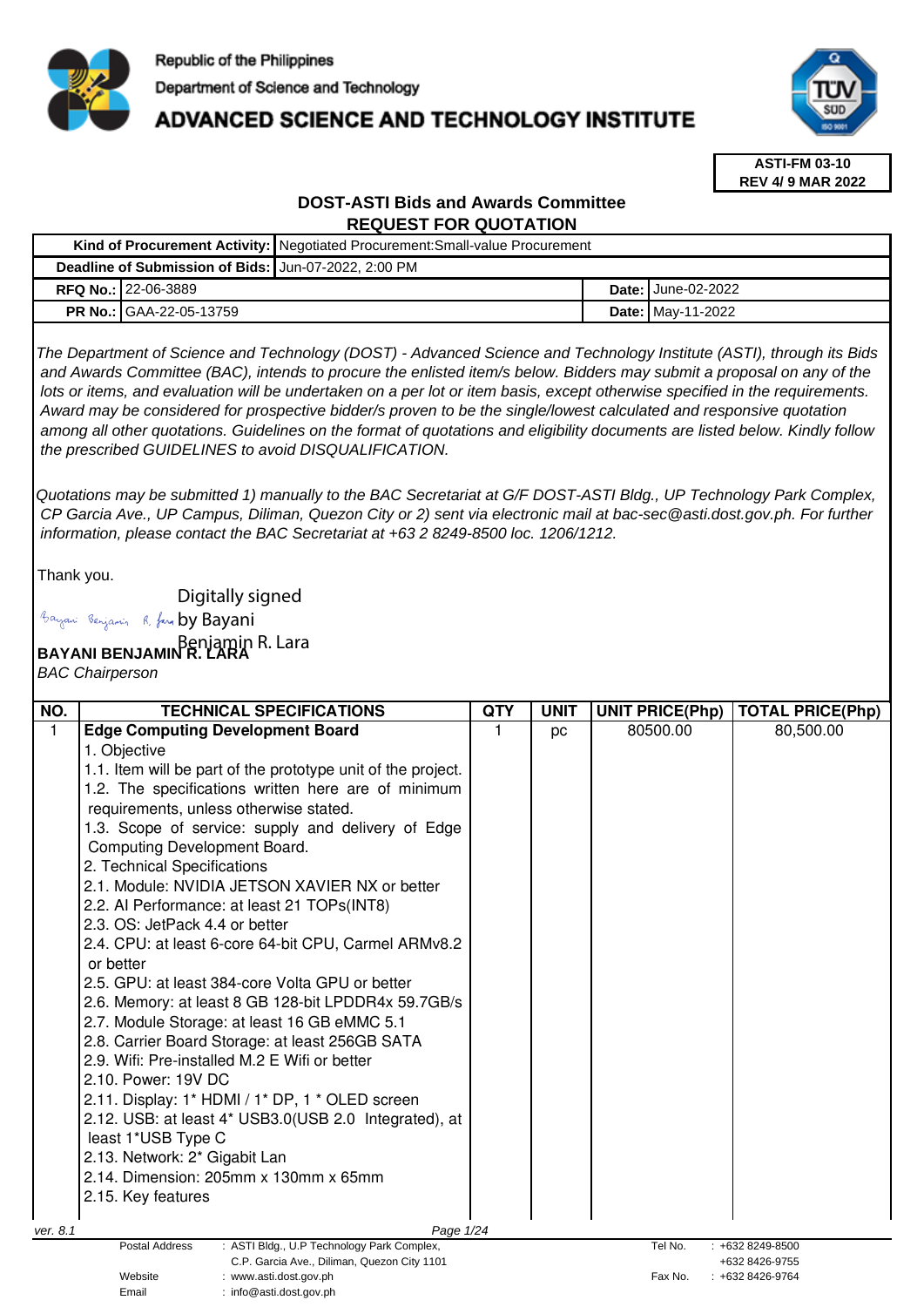| 2.15.1. Whole Black Aluminium Frame                    |  |
|--------------------------------------------------------|--|
|                                                        |  |
| 2.15.2. Big passive dissipation                        |  |
| 2.15.3. OLED screen                                    |  |
| 2.16. Reference application: Industry IoT, Harsh       |  |
| environment applications, etc.                         |  |
| 2.17. Additional Module Technical Specifications       |  |
| 2.17.1. PCle: at least 1 x1 (PCle Gen3) + 1 x4 (PCle   |  |
| Gen4), total 144 GT/s                                  |  |
| 2.17.2. CSI Camera: Up to 6 cameras (24 via virtual    |  |
| channels), 12 lanes (3x4 or 6x2) MIPI CSI-2, D-PHY     |  |
|                                                        |  |
| 1.2 (up to 30 Gbps)                                    |  |
| 2.17.3. Video Encode: up to 2x 4K60   4x 4K30   10x    |  |
| 1080p60   22x 1080p30 (H.265) and 2x 4K60   4x         |  |
| 4K30   10x 1080p60   20x 1080p30 (H.264)               |  |
| 2.17.4. Video Decode: up to 2x 8K30   6x 4K60   12x    |  |
| 4K30   22x 1080p60   44x 1080p30 (H.265), 2x 4K60      |  |
| 6x 4K30   10x 1080p60   22x 1080p30 (H.264)            |  |
| 2.17.5. Display: at least 2 multi-mode DP 1.4/eDP      |  |
| 1.4/HDMI 2.0                                           |  |
| 2.17.6. DL Accelerator: 2x NVDLA Engines or better     |  |
| 2.17.7. Vision Accelerator: 7-Way VLIW Vision          |  |
|                                                        |  |
| Processor or better                                    |  |
| 2.17.8. Networking: at least 10/100/1000 BASE-T        |  |
| Ethernet                                               |  |
| 2.17.9. Mechanical: 69.6 mm x 45 mm, 260-pin           |  |
| SO-DIMM connector                                      |  |
| 2.18. Additional Carrier Board Specifications          |  |
| 2.18.1. USB: 4x USB 3.0 Type A (Integrated USB 2.0),   |  |
| 1x USB 2.0 Type C(Support OTG)                         |  |
| 2.18.2. SATA: Pre-installed 256GB 2.5 inch SATA SSD    |  |
| 2.18.3. USB WIFI Mode: Pre-installed Wifi module       |  |
| (802.11ac and 2.4/5G ITIR mode with support of         |  |
| 433Mbps PHY rate)                                      |  |
|                                                        |  |
| 2.18.4. CSI Camera : at least 6 x Camera (MIPI CSI-2)  |  |
| 2.18.5. TF_Card: at least 1 x TF_Card                  |  |
| 2.18.6. Audio: 1 x Audio Jack, 2 x Microphone, 2 x     |  |
| Speaker(1W)                                            |  |
| 2.18.7. SPI Bus: at least 1 x SPI Bus(+3.3V Level)     |  |
| 2.18.8. FAN: at least 2 x Fan(12V/5V),1 x FAN(5V       |  |
| PWM)                                                   |  |
| 2.18.9. CAN: 1 x CAN                                   |  |
| 2.18.10. Miscellaneous                                 |  |
| 2.18.10.1. 1 x System Control                          |  |
| 2.18.10.2. 1 x Power Control                           |  |
|                                                        |  |
| 2.18.10.3. 2x I2C Link (+3.3V I/O)                     |  |
| 2.18.10.4. 1 x UART(+3.3V Level)                       |  |
| 2.18.10.5. 2 x GPIO(+3.3V Level)                       |  |
| 2.18.10.6. 2 x SPI Bus(+3.3V Level)                    |  |
| 2.18.10.7.1 x LED State                                |  |
| 2.18.11. Power Requirements: +13V to +19V DC Input     |  |
| @ 8A                                                   |  |
| 2.18.12. Operating Temperature: -25° to +80°           |  |
| 3. Warranty                                            |  |
| 3.1. Supplier warrants the item against defects in     |  |
| manufacturing and shipping and delivery issues.        |  |
|                                                        |  |
| 3.2. Defective and incorrect items shall be replaced.  |  |
| 3.3. Warranty Period: at least one year.               |  |
| 4. Payment and Delivery Terms                          |  |
| 4.1. Price is inclusive of government taxes, delivery, |  |
| etc.                                                   |  |
| 4.2. Delivery: 60 days upon issuance of NTP.           |  |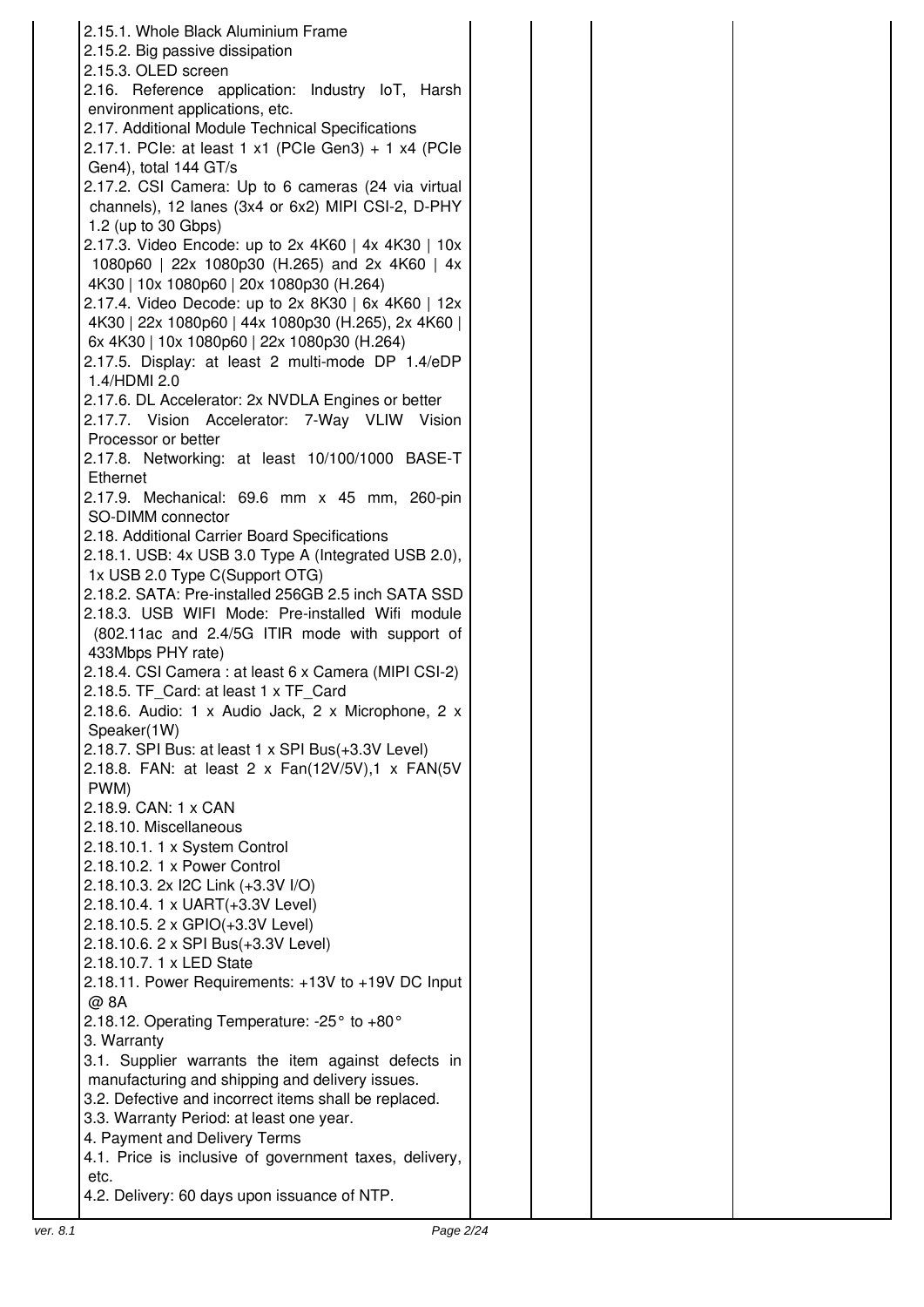| $\overline{2}$ | <b>Edge Computing Development Board</b>                                                         | 1 | pc | 65000.00 | 65,000.00 |
|----------------|-------------------------------------------------------------------------------------------------|---|----|----------|-----------|
|                | 1. Objective                                                                                    |   |    |          |           |
|                | 1.1. Item will be part of the prototype unit of the project.                                    |   |    |          |           |
|                | 1.2. The specifications written here are of minimum                                             |   |    |          |           |
|                | requirements, unless otherwise stated.                                                          |   |    |          |           |
|                | 1.3. Scope of service: supply and delivery of Edge                                              |   |    |          |           |
|                | Computing Development Board.                                                                    |   |    |          |           |
|                | 2. Technical Specifications                                                                     |   |    |          |           |
|                | 2.1. Module: NVIDIA JETSON XAVIER NX or better                                                  |   |    |          |           |
|                | 2.2. Al Performance: at least 21 TOPs(INT8)                                                     |   |    |          |           |
|                | 2.3. OS: JetPack 4.6 or better                                                                  |   |    |          |           |
|                | 2.4. CPU: at least 6-core 64-bit CPU, Carmel ARMv8.2                                            |   |    |          |           |
|                | or better                                                                                       |   |    |          |           |
|                | 2.5. GPU: at least 384-core Volta GPU or better                                                 |   |    |          |           |
|                | 2.6. Memory: at least 8 GB 128-bit LPDDR4x 59.7GB/s                                             |   |    |          |           |
|                | 2.7. Module Storage: at least 16 GB eMMC 5.1                                                    |   |    |          |           |
|                | 2.8. Carrier Board Storage: at least 128GB M.2 NVME                                             |   |    |          |           |
|                | <b>SSD</b>                                                                                      |   |    |          |           |
|                | 2.9. Wifi: Pre-installed M.2 E Wifi or better                                                   |   |    |          |           |
|                | 2.10. Power: 19V DC                                                                             |   |    |          |           |
|                | 2.11. Display: 1* HDMI / 1* DP                                                                  |   |    |          |           |
|                | 2.12. USB: at least 4* USB3.0(USB 2.0 Integrated), at                                           |   |    |          |           |
|                | least 1*Micro USB                                                                               |   |    |          |           |
|                | 2.13. Network: 1* Gigabit Lan                                                                   |   |    |          |           |
|                | 2.14. Dimension: 130mm x120mm x 50mm                                                            |   |    |          |           |
|                | 2.15. Key features                                                                              |   |    |          |           |
|                | 2.15.1. Blue Aluminum Case                                                                      |   |    |          |           |
|                | 2.15.2. Removable transparent Cover                                                             |   |    |          |           |
|                | 2.15.3. Mounting hole design                                                                    |   |    |          |           |
|                | 2.16. Reference application: Indoor AloT, Home                                                  |   |    |          |           |
|                | development, etc.                                                                               |   |    |          |           |
|                | 2.17. Additional Module Technical Specifications                                                |   |    |          |           |
|                | 2.17.1. PCle: at least 1 x1 (PCle Gen3) + 1 x4 (PCle                                            |   |    |          |           |
|                | Gen4), total 144 GT/s                                                                           |   |    |          |           |
|                | 2.17.2. CSI Camera: Up to 6 cameras (24 via virtual                                             |   |    |          |           |
|                | channels), 12 lanes (3x4 or 6x2) MIPI CSI-2, D-PHY                                              |   |    |          |           |
|                | 1.2 (up to 30 Gbps)                                                                             |   |    |          |           |
|                | 2.17.3. Video Encode: up to 2x 4K60   4x 4K30   10x                                             |   |    |          |           |
|                | 1080p60   22x 1080p30 (H.265) and 2x 4K60   4x                                                  |   |    |          |           |
|                | 4K30   10x 1080p60   20x 1080p30 (H.264)<br>2.17.4. Video Decode: up to 2x 8K30   6x 4K60   12x |   |    |          |           |
|                | 4K30   22x 1080p60   44x 1080p30 (H.265), 2x 4K60                                               |   |    |          |           |
|                | 6x 4K30   10x 1080p60   22x 1080p30 (H.264)                                                     |   |    |          |           |
|                | 2.17.5. Display: at least 2 multi-mode DP 1.4/eDP                                               |   |    |          |           |
|                | 1.4/HDMI 2.0                                                                                    |   |    |          |           |
|                | 2.17.6. DL Accelerator: 2x NVDLA Engines or better                                              |   |    |          |           |
|                | 2.17.7. Vision Accelerator: 7-Way VLIW Vision                                                   |   |    |          |           |
|                | Processor or better                                                                             |   |    |          |           |
|                | 2.17.8. Networking: at least 10/100/1000 BASE-T                                                 |   |    |          |           |
|                | Ethernet                                                                                        |   |    |          |           |
|                | 2.17.9. Mechanical: 69.6 mm x 45 mm, 260-pin                                                    |   |    |          |           |
|                | SO-DIMM connector                                                                               |   |    |          |           |
|                | 2.18. Additional Carrier Board Specifications                                                   |   |    |          |           |
|                | 2.18.1. HDMI Port: at least 1* HDMI / 1* DP                                                     |   |    |          |           |
|                | 2.18.2. USB 3.0 Type A: at least 4*USB 3.0 Type A                                               |   |    |          |           |
|                | Connector                                                                                       |   |    |          |           |
|                | 2.18.3. Ethernet: at least 1*RJ45 Gigabit Ethernet                                              |   |    |          |           |
|                | Connector (10/100/1000)                                                                         |   |    |          |           |
|                | 2.18.4. DC Power: 1*DC Input Power TE Connector                                                 |   |    |          |           |
|                | 2.18.5. FAN Connect: 1*Picoblade Header                                                         |   |    |          |           |
|                | 2.18.6. M.2 KEY E 2230: Pre-installed Wifi module                                               |   |    |          |           |
|                |                                                                                                 |   |    |          |           |
| ver. 8.1       | Page 3/24                                                                                       |   |    |          |           |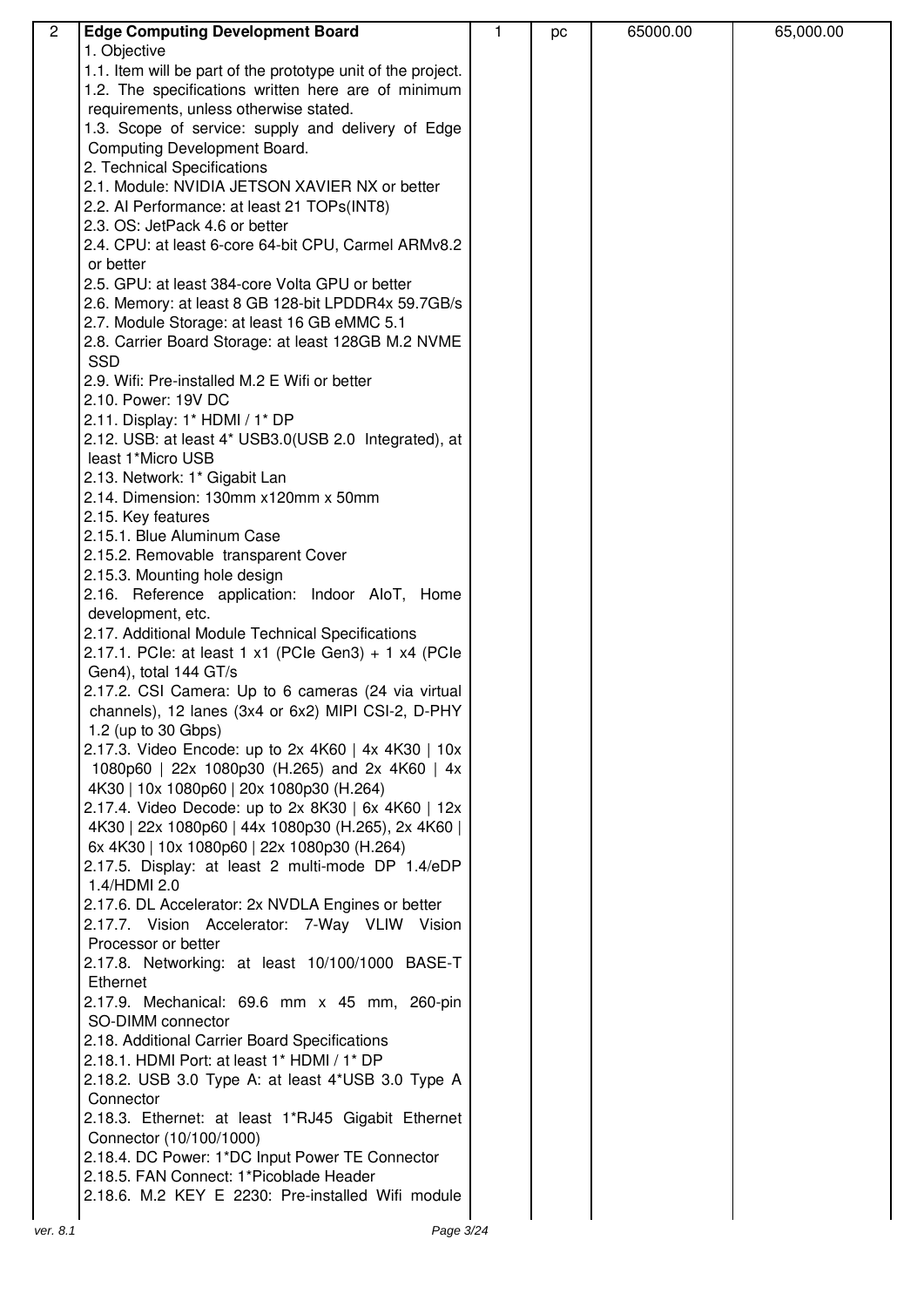|          | (802.11ac, Dual Band, 80MHZ, MU-MIMO & Bluetooth<br>4.2)<br>2.18.7. CSI Camera Connect: 2*CSI Camera (15 pos,<br>1mm pitch, MIPI CSI-2)<br>2.18.8. Multifunctional port: 2.0 Pitch 40 PIN<br>2.18.9. M.2 KEY M 2280: Pre-installed 128GB NVME<br><b>SSD</b><br>2.18.10. Nano/NX/TX2 NX connector: 1* SODIMM<br>connector, 260-pin<br>2.18.11. CAN: 1*CAN Bus Header (1x4, 2.54mm pitch,<br>RA)<br>2.18.12. Button Header: 1*Button Header (1x12,<br>2.54mm pitch, RA)<br>2.18.13. USB Micro Type B: 1*USB Micro B, RA<br>Female<br>2.18.14. RTC: 1*RTC Back-up Coin Cell Socket<br>(CR1225)<br>3. Warranty<br>3.1. Supplier warrants the item against defects in<br>manufacturing and shipping and delivery issues.<br>3.2. Defective and incorrect items shall be replaced.<br>3.3. Warranty Period: at least one year.<br>4. Payment and Delivery Terms<br>4.1. Price is inclusive of government taxes, delivery,<br>etc.<br>4.2. Delivery: 60 days upon issuance of NTP. |              |      |         |           |
|----------|-----------------------------------------------------------------------------------------------------------------------------------------------------------------------------------------------------------------------------------------------------------------------------------------------------------------------------------------------------------------------------------------------------------------------------------------------------------------------------------------------------------------------------------------------------------------------------------------------------------------------------------------------------------------------------------------------------------------------------------------------------------------------------------------------------------------------------------------------------------------------------------------------------------------------------------------------------------------------------|--------------|------|---------|-----------|
| 3        | <b>Mobile Robot Ball Roller Wheel</b><br>1. Objective<br>1.1. Item will be part of the prototype unit of the project.<br>1.2. The specifications written here are of minimum<br>requirements, unless otherwise stated.<br>1.3. Scope of service: supply and delivery of Mobile<br>Robot Ball Roller Wheel.<br>2. Technical Specifications<br>2.1. Flange Ball Roller Wheel<br>2.2. BCHY69 Standard or equivalent<br>2.3. Flange Mounted<br>2.4. Material: 304 Stainless Steel<br>2.5. Diameter: 25mm(1")<br>2.6. Load capacity: at least 25kgs<br>2.7. Quantity: 4pcs per pack<br>3. Warranty<br>3.1. Supplier warrants the item against defects in<br>manufacturing and shipping and delivery issues.<br>3.2. Defective and incorrect items shall be replaced.<br>3.3. Warranty Period: at least one year.<br>4. Payment and Delivery Terms<br>4.1. Price is inclusive of government taxes, delivery,<br>etc.<br>4.2. Delivery: 60 days upon issuance of NTP.              | 5            | pack | 1150.00 | 5,750.00  |
| 4        | Display - 5"<br>1. Objective<br>1.1. Item will be part of the prototype unit of the project.<br>1.2. The specifications written here are of minimum<br>requirements, unless otherwise stated.<br>1.3. Scope of service: supply and delivery of 5"<br>Touchscreen Display Module.<br>2. Technical Specifications<br>2.1. Touchscreen Display Module for Raspberry Pi                                                                                                                                                                                                                                                                                                                                                                                                                                                                                                                                                                                                         | $\mathbf{2}$ | pc   | 5390.00 | 10,780.00 |
| ver. 8.1 | Page 4/24                                                                                                                                                                                                                                                                                                                                                                                                                                                                                                                                                                                                                                                                                                                                                                                                                                                                                                                                                                   |              |      |         |           |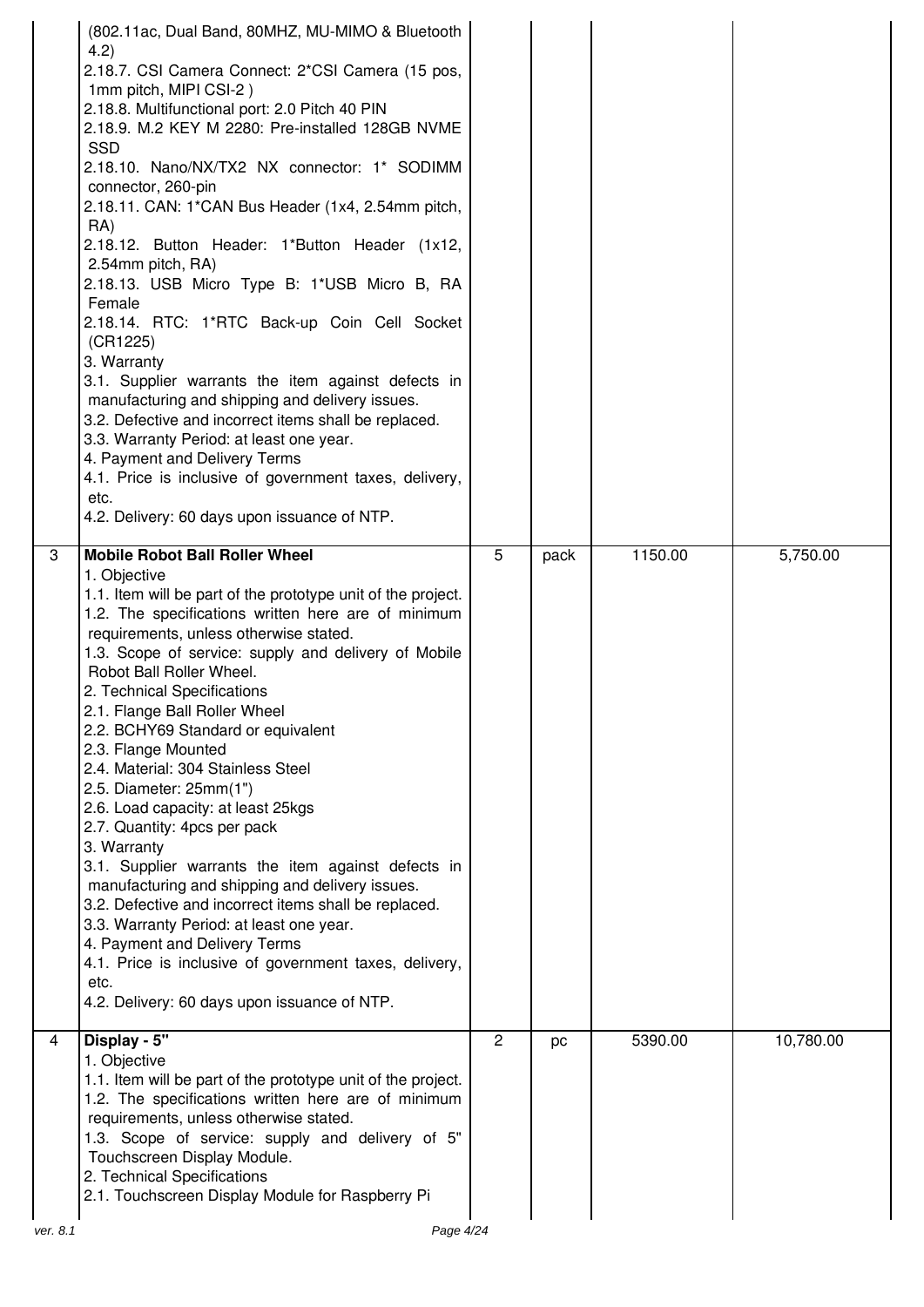|   | 2.2. Capacitive Touchscreen, Support 5 TouchPoints<br>2.3. Raspberry Pi DSI Direct Driver<br>2.4. Operating Voltage: 3.3V (Supplied by Raspberry Pi<br>display interface)<br>2.5. The Maximum Operating Current: 320mA<br>2.6. Screen-off Current: 100mA<br>2.7. Resolution: 800*480<br>2.8. Video Interface: Raspberry Pi DSI<br>2.9. Number of Touch Points: 5<br>2.10. Viewing Angle: 60°/70°/70°/70°<br>2.11. RGB888-16 Mega True Color<br>2.12. Refresh Frequency: 60Hz<br>2.13. Luminous Efficiency: 280 cd/m2<br>2.14. Operating Temperature: -20°C~70°C<br>2.15. Dimension: 121mm×76mm / 4.76" × 2.99"<br>2.16. Mounting Hole Size: M2.5<br>2.17. Outside Mounting Hole Position: 113mm × 68mm/<br>$4.45" \times 2.68"$<br>2.18. Inside Mounting Hole Position: 58mm x 49mm/<br>2.28" x 1.93"<br>2.19. Genuine product<br>3. Warranty<br>3.1. Supplier warrants the item against defects in<br>manufacturing and shipping and delivery issues.<br>3.2. Defective and incorrect items shall be replaced.<br>3.3. Warranty Period: at least one year.<br>4. Payment and Delivery Terms<br>4.1. Price is inclusive of government taxes, delivery,<br>etc.<br>4.2. Delivery: 60 days upon issuance of NTP. |   |    |         |          |
|---|----------------------------------------------------------------------------------------------------------------------------------------------------------------------------------------------------------------------------------------------------------------------------------------------------------------------------------------------------------------------------------------------------------------------------------------------------------------------------------------------------------------------------------------------------------------------------------------------------------------------------------------------------------------------------------------------------------------------------------------------------------------------------------------------------------------------------------------------------------------------------------------------------------------------------------------------------------------------------------------------------------------------------------------------------------------------------------------------------------------------------------------------------------------------------------------------------------------|---|----|---------|----------|
| 5 |                                                                                                                                                                                                                                                                                                                                                                                                                                                                                                                                                                                                                                                                                                                                                                                                                                                                                                                                                                                                                                                                                                                                                                                                                |   |    |         |          |
|   | <b>UPS Module</b><br>1. Objective                                                                                                                                                                                                                                                                                                                                                                                                                                                                                                                                                                                                                                                                                                                                                                                                                                                                                                                                                                                                                                                                                                                                                                              | 2 | pc | 1870.00 | 3,740.00 |
|   | 1.1. Item will be part of the prototype unit of the project.<br>1.2. The specifications written here are of minimum<br>requirements, unless otherwise stated.<br>1.3. Scope of service: supply and delivery of UPS                                                                                                                                                                                                                                                                                                                                                                                                                                                                                                                                                                                                                                                                                                                                                                                                                                                                                                                                                                                             |   |    |         |          |
|   | Modules for Raspberry Pi.<br>2. Technical Specifications                                                                                                                                                                                                                                                                                                                                                                                                                                                                                                                                                                                                                                                                                                                                                                                                                                                                                                                                                                                                                                                                                                                                                       |   |    |         |          |
|   | 2.1. Standard Raspberry Pi extension interface,<br>compatible with other expansion boards                                                                                                                                                                                                                                                                                                                                                                                                                                                                                                                                                                                                                                                                                                                                                                                                                                                                                                                                                                                                                                                                                                                      |   |    |         |          |
|   | 2.2. Auto switching of charge/recharge path<br>2.3. On-board 5 LEDs for showing the batteries' status                                                                                                                                                                                                                                                                                                                                                                                                                                                                                                                                                                                                                                                                                                                                                                                                                                                                                                                                                                                                                                                                                                          |   |    |         |          |
|   | 2.4. On-board Maxim fuel gauge IC<br>2.5. Support reading battery information via I2C                                                                                                                                                                                                                                                                                                                                                                                                                                                                                                                                                                                                                                                                                                                                                                                                                                                                                                                                                                                                                                                                                                                          |   |    |         |          |
|   | communication<br>2.6. Lithium battery charge/discharge protection and                                                                                                                                                                                                                                                                                                                                                                                                                                                                                                                                                                                                                                                                                                                                                                                                                                                                                                                                                                                                                                                                                                                                          |   |    |         |          |
|   | over-heating protection<br>2.7. Anti-backflow mainboard power source                                                                                                                                                                                                                                                                                                                                                                                                                                                                                                                                                                                                                                                                                                                                                                                                                                                                                                                                                                                                                                                                                                                                           |   |    |         |          |
|   | 2.8. Supply Voltage: 4.5~5.5V<br>2.9. Supply Current: recommend using adapter with                                                                                                                                                                                                                                                                                                                                                                                                                                                                                                                                                                                                                                                                                                                                                                                                                                                                                                                                                                                                                                                                                                                             |   |    |         |          |
|   | power of 2A and above)<br>2.10. Power Supply Interface: Micro-USB                                                                                                                                                                                                                                                                                                                                                                                                                                                                                                                                                                                                                                                                                                                                                                                                                                                                                                                                                                                                                                                                                                                                              |   |    |         |          |
|   | 2.11. Maximum Charge Current: 1.6A<br>2.12. Battery Interface: PH2.0-2P or solderable contact                                                                                                                                                                                                                                                                                                                                                                                                                                                                                                                                                                                                                                                                                                                                                                                                                                                                                                                                                                                                                                                                                                                  |   |    |         |          |
|   | 2.13. Battery: 3.7 Lithium Battery<br>2.14. Output Voltage: 5V                                                                                                                                                                                                                                                                                                                                                                                                                                                                                                                                                                                                                                                                                                                                                                                                                                                                                                                                                                                                                                                                                                                                                 |   |    |         |          |
|   | 2.15. Maximum Output Current: 2A<br>2.16. Communication Interface: I2C<br>2.17. Dimension: 65mmx56mm/2.56"x2.20"                                                                                                                                                                                                                                                                                                                                                                                                                                                                                                                                                                                                                                                                                                                                                                                                                                                                                                                                                                                                                                                                                               |   |    |         |          |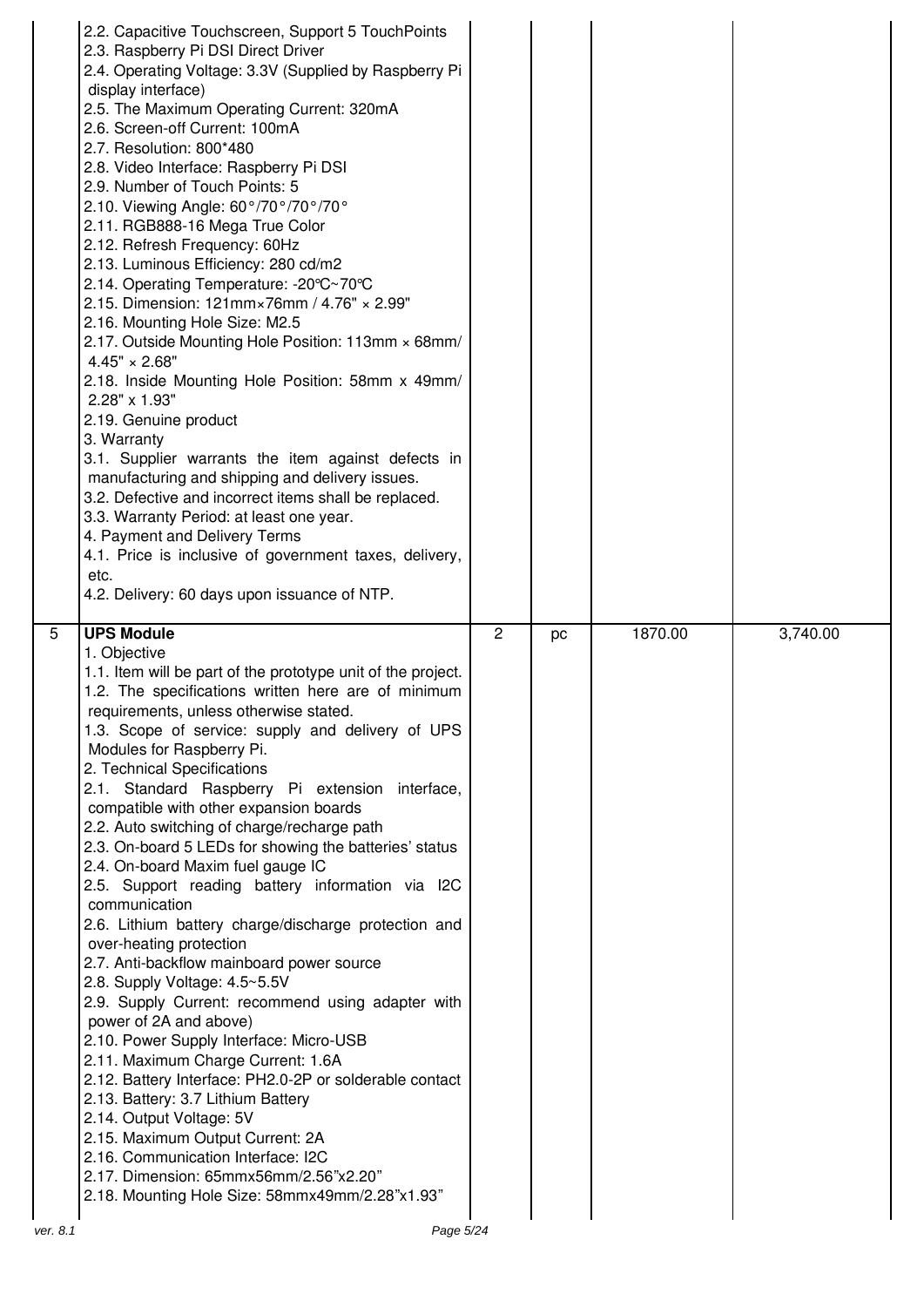|                | 2.19. Operating Temperature: -40°C~85°C"<br>3. Warranty<br>3.1. Supplier warrants the item against defects in<br>manufacturing and shipping and delivery issues.<br>3.2. Defective and incorrect items shall be replaced.<br>3.3. Warranty Period: at least one year.<br>4. Payment and Delivery Terms<br>4.1. Price is inclusive of government taxes, delivery,<br>etc.<br>4.2. Delivery: 60 days upon issuance of NTP.                                                                                                                                                                                                                                                                                                                                                                                                                                                                                                                                                                                                                                                                                                                        |   |     |        |        |
|----------------|-------------------------------------------------------------------------------------------------------------------------------------------------------------------------------------------------------------------------------------------------------------------------------------------------------------------------------------------------------------------------------------------------------------------------------------------------------------------------------------------------------------------------------------------------------------------------------------------------------------------------------------------------------------------------------------------------------------------------------------------------------------------------------------------------------------------------------------------------------------------------------------------------------------------------------------------------------------------------------------------------------------------------------------------------------------------------------------------------------------------------------------------------|---|-----|--------|--------|
| 6              | <b>Triangle Ruler</b><br>1. Objective<br>1.1. Item will be part of the prototype unit of the project.<br>1.2. The specifications written here are of minimum<br>requirements, unless otherwise stated.<br>1.3. Scope of service: supply and delivery of Triangle<br>Ruler.<br>2. Technical Specifications<br>2.1. Material: Aluminum<br>2.2. Size: 18x18x2cm<br>2.3. Measuring range: 180-256mm<br>2.4. Product weight: 130g<br>3. Warranty<br>3.1. Supplier warrants the item against defects in<br>manufacturing and shipping and delivery issues.<br>3.2. Defective and incorrect items shall be replaced.<br>3.3. Warranty Period: at least one year.<br>4. Payment and Delivery Terms<br>4.1. Price is inclusive of government taxes, delivery,<br>etc.<br>4.2. Delivery: 60 days upon issuance of NTP.                                                                                                                                                                                                                                                                                                                                    | 1 | pc  | 316.25 | 316.25 |
| $\overline{7}$ | <b>Precision Screwdriver Repair Kit</b><br>1. Objective<br>1.1. Item will be part of the prototype unit of the project.<br>1.2. The specifications written here are of minimum<br>requirements, unless otherwise stated.<br>1.3. Scope of service: supply and delivery of Precision<br>Screwdriver Repair Kit.<br>2. Technical Specifications<br>2.1. 115 in 1 Precision Screwdriver Repair<br>2.2. High hardness, high accuracy<br>2.3. Anti-static handle<br>2.4. Magnetic heads<br>2.5. Easy to carry plastic box<br>2.6. Hexagonal bits<br>2.6.1. $\oplus$ 2 x PH0000, 2 x PH000, 2 x PH00, 2 x PH0, 2<br>x PH1, 2 x PH2<br>2.6.2. → SL1.0, 2 x SL1.5, 2 x SL2.0, 2 x SL2.5, 2 x<br>SL3.0, SL3.5, SL4.0<br>2.6.3. $\circledast$ T1, 2 x T2, 2 x T3, 2 x T4, 2 x T5, T6, T7, T8,<br>T9, T10, T15, T20<br>2.6.4. Т6Н, Т7Н, Т8Н, Т9Н, Т10Н, Т15Н, Т20Н<br>2.6.5. 2 x P2 [20.8], 2 x P5 [21.2], P6 [21.5], P8<br>[22.0]<br>2.6.6. 2 HO.7, HO.9, H1.3, H1.5, H2.0, H2.5, H3.0,<br>H3.5, H4.0, H4.5, H5, H6<br>2.6.7. ▲ $\triangle$ 2.0, $\triangle$ 2.3, $\triangle$ 2.6, 3.0<br>2.6.8. 2 x Y0.6, Y2.0, Y2.5, Y3.0<br>2.6.9. PZ00, PZ0, PZ1, PZ2 | 1 | set | 852.50 | 852.50 |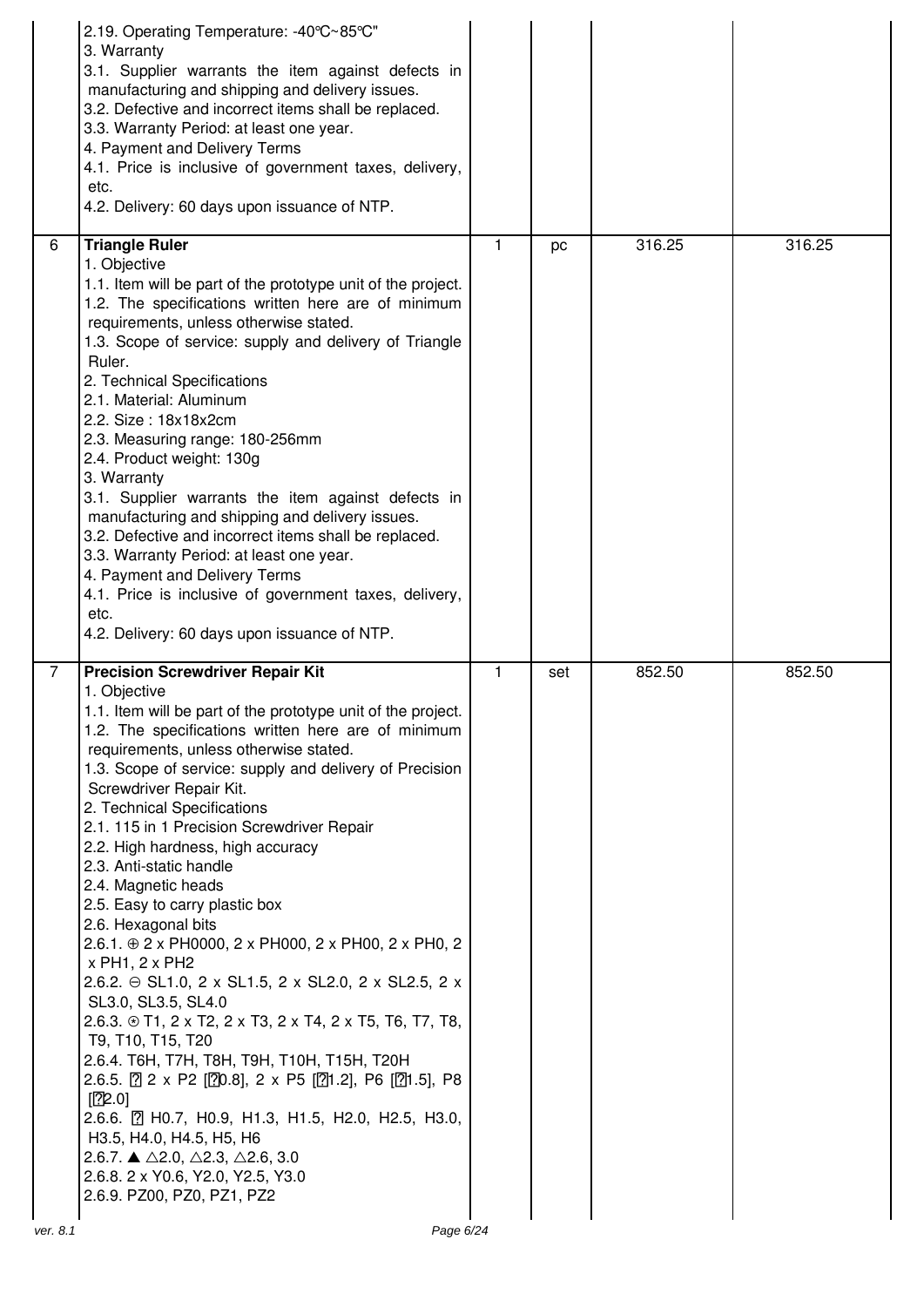|    | 2.6.10. 2 x U2.6, 2 x U3.0, U8<br>2.6.11. S0, S1, S2<br>2.6.12. W2.0, W2.0<br>$2.6.13 \cdot 0.8, 1.0$<br>2.6.14. 2 M2.5, M3.0, M3.5, M4.0, M4.5, M5.0, M5.5<br>2.6.15. PH2<br>3. Warranty<br>3.1. Supplier warrants the item against defects in<br>manufacturing and shipping and delivery issues.<br>3.2. Defective and incorrect items shall be replaced.<br>3.3. Warranty Period: at least one year.<br>4. Payment and Delivery Terms<br>4.1. Price is inclusive of government taxes, delivery,<br>etc.<br>4.2. Delivery: 60 days upon issuance of NTP.                                                                                                                                                                                                                                                                                                                                  |                |     |        |        |
|----|---------------------------------------------------------------------------------------------------------------------------------------------------------------------------------------------------------------------------------------------------------------------------------------------------------------------------------------------------------------------------------------------------------------------------------------------------------------------------------------------------------------------------------------------------------------------------------------------------------------------------------------------------------------------------------------------------------------------------------------------------------------------------------------------------------------------------------------------------------------------------------------------|----------------|-----|--------|--------|
| 8  | <b>Screw Extractor Kit</b><br>1. Objective<br>1.1. Item will be part of the prototype unit of the project.<br>1.2. The specifications written here are of minimum<br>requirements, unless otherwise stated.<br>1.3. Scope of service: supply and delivery of Screw<br>Extractor Kit.<br>2. Technical Specifications<br>2.1. Screw Extractor Kit<br>2.2. Material: HSS<br>2.3. 22pc kit with case, extension bit holder, socket<br>adapter, various sizes of drill and extractor bits (1.3mm<br>to $5.9$ mm)<br>3. Warranty<br>3.1. Supplier warrants the item against defects in<br>manufacturing and shipping and delivery issues.<br>3.2. Defective and incorrect items shall be replaced.<br>3.3. Warranty Period: at least one year.<br>4. Payment and Delivery Terms<br>4.1. Price is inclusive of government taxes, delivery,<br>etc.<br>4.2. Delivery: 60 days upon issuance of NTP. | 1              | set | 770.00 | 770.00 |
| 9  | <b>Soldering Iron Tip Cleaner - Brass Sponge</b><br>1. Objective<br>1.1. Item will be part of the prototype unit of the project.<br>1.2. The specifications written here are of minimum<br>requirements, unless otherwise stated.<br>1.3. Scope of service: supply and delivery of Brass<br>Sponge Soldering Iron Tip Cleaner.<br>2. Technical Specifications<br>2.1. Brass Sponge Soldering Tip Cleaner<br>2.2. Material: Brass<br>2.3. Product Weight: 0.019kg<br>3. Warranty<br>3.1. Supplier warrants the item against defects in<br>manufacturing and shipping and delivery issues.<br>3.2. Defective and incorrect items shall be replaced.<br>3.3. Warranty Period: at least one year.<br>4. Payment and Delivery Terms<br>4.1. Price is inclusive of government taxes, delivery,<br>etc.<br>4.2. Delivery: 60 days upon issuance of NTP.                                            | $\overline{5}$ | pc  | 137.50 | 687.50 |
| 10 | <b>Soldering Iron Tip Cleaner - Rosin</b>                                                                                                                                                                                                                                                                                                                                                                                                                                                                                                                                                                                                                                                                                                                                                                                                                                                   | $\overline{c}$ | pc  | 233.75 | 467.50 |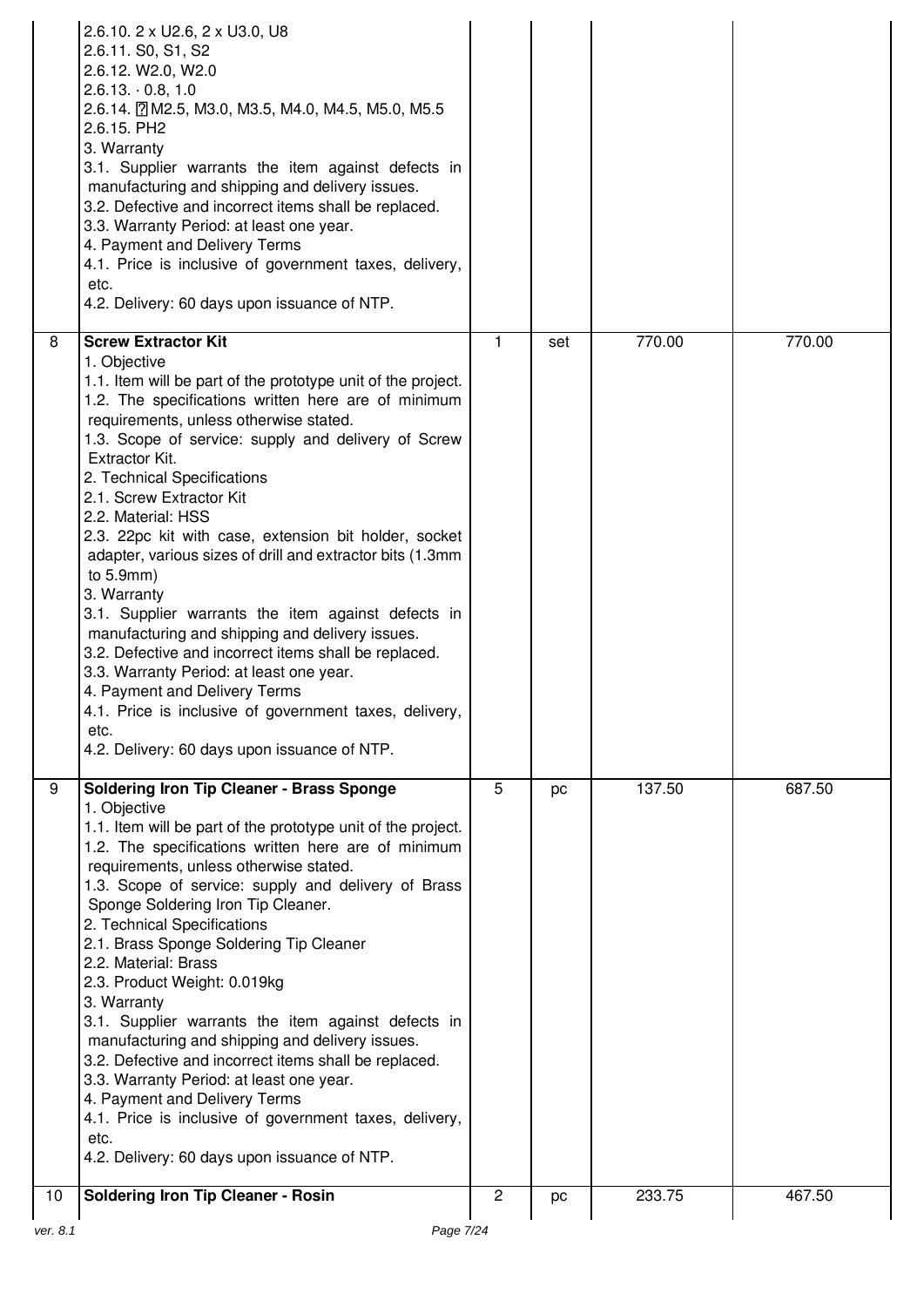| 1. Objective<br>1.1. Item will be part of the prototype unit of the project.<br>1.2. The specifications written here are of minimum<br>requirements, unless otherwise stated.<br>1.3. Scope of service: supply and delivery of<br>Rosin-based Soldering Iron Tip Cleaner.<br>2. Technical Specifications<br>2.1. Rosin-based Soldering Iron Tip Cleaner<br>2.2. Includes brass sponge<br>3. Warranty<br>3.1. Supplier warrants the item against defects in<br>manufacturing and shipping and delivery issues.<br>3.2. Defective and incorrect items shall be replaced.<br>3.3. Warranty Period: at least one year.<br>4. Payment and Delivery Terms<br>4.1. Price is inclusive of government taxes, delivery,<br>etc.<br>4.2. Delivery: 60 days upon issuance of NTP.                                                                                                                                                                                                                                                                                                                                |   |     |         |          |
|------------------------------------------------------------------------------------------------------------------------------------------------------------------------------------------------------------------------------------------------------------------------------------------------------------------------------------------------------------------------------------------------------------------------------------------------------------------------------------------------------------------------------------------------------------------------------------------------------------------------------------------------------------------------------------------------------------------------------------------------------------------------------------------------------------------------------------------------------------------------------------------------------------------------------------------------------------------------------------------------------------------------------------------------------------------------------------------------------|---|-----|---------|----------|
| 11<br><b>Soldering Iron Tip Tinner</b><br>1. Objective<br>1.1. Item will be part of the prototype unit of the project.<br>1.2. The specifications written here are of minimum<br>requirements, unless otherwise stated.<br>1.3. Scope of service: supply and delivery of Soldering<br>Iron Tip Tinner.<br>2. Technical Specifications<br>2.1. Removes the oxidized black layer of the soldering<br>tip<br>2.2. Makes the tips last longer and conduct a more<br>even heat<br>2.3. No diammonium phosphate, no damage to a circuit<br>board<br>2.4. Environmentally friendly and non-toxic<br>2.5. Material: calcium phosphate, tin powder<br>2.6. Size: approx. 3.5x3.5x2.8cm/ 1.38x1.38x1.1inch<br>2.7. Wieght: 35g<br>3. Warranty<br>3.1. Supplier warrants the item against defects in<br>manufacturing and shipping and delivery issues.<br>3.2. Defective and incorrect items shall be replaced.<br>3.3. Warranty Period: at least one year.<br>4. Payment and Delivery Terms<br>4.1. Price is inclusive of government taxes, delivery,<br>etc.<br>4.2. Delivery: 60 days upon issuance of NTP. | 3 | pc  | 357.50  | 1,072.50 |
| $\overline{12}$<br><b>Isopropyl Alcohol - 99%</b><br>1. Objective<br>1.1. Item will be part of the prototype unit of the project.<br>1.2. The specifications written here are of minimum<br>requirements, unless otherwise stated.<br>1.3. Scope of service: supply and delivery of 99%<br>Isopropyl Alcohol.<br>2. Technical Specifications<br>2.1. 99% Isopropyl Alcohol<br>2.2. Industrial Solvent<br>2.3. Volume: 4 Liters<br>3. Warranty<br>3.1. Supplier warrants the item against defects in<br>manufacturing and shipping and delivery issues.                                                                                                                                                                                                                                                                                                                                                                                                                                                                                                                                               | 1 | btl | 1100.00 | 1,100.00 |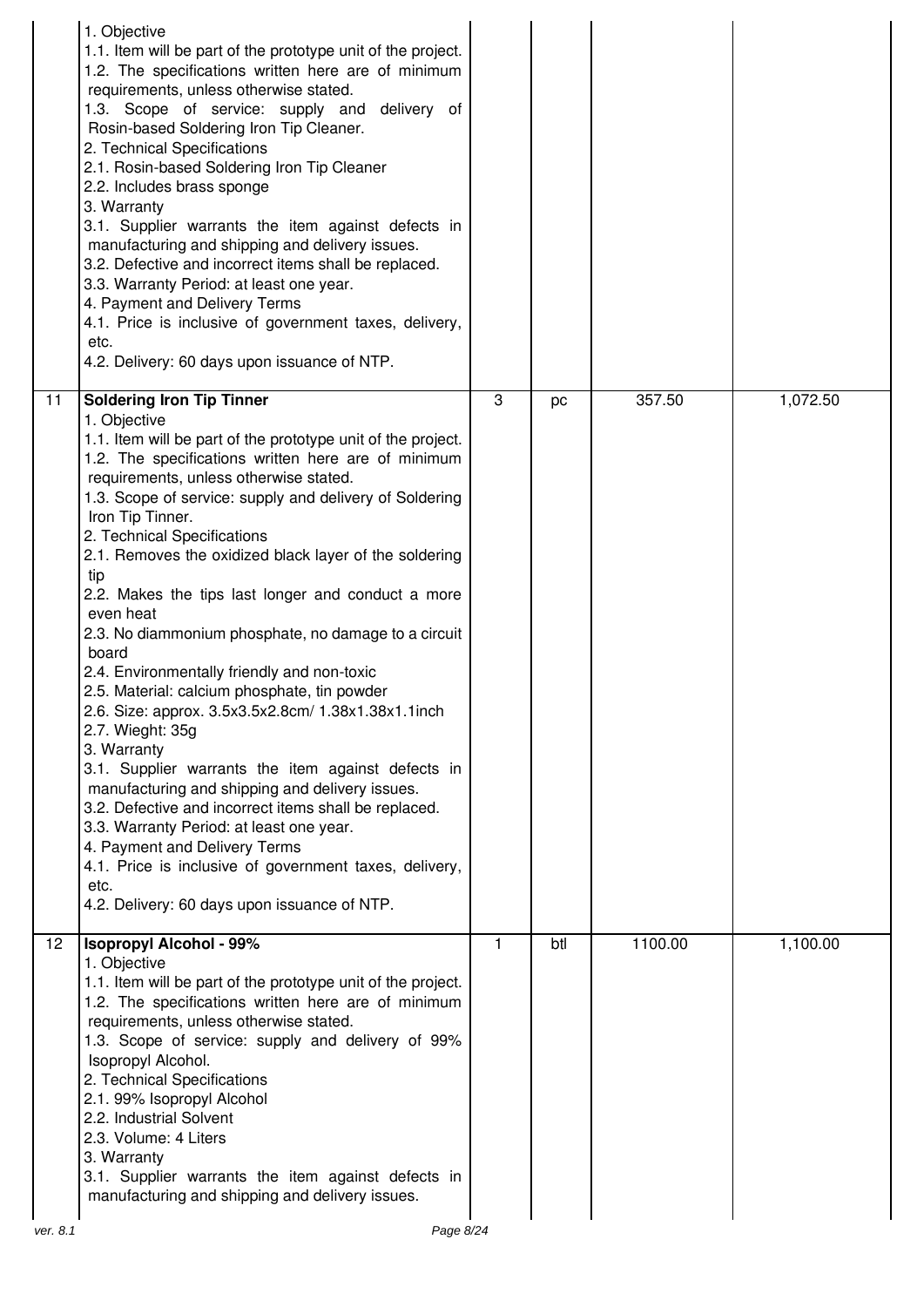|          | 3.2. Defective and incorrect items shall be replaced.<br>3.3. Warranty Period: at least one year.<br>4. Payment and Delivery Terms<br>4.1. Price is inclusive of government taxes, delivery,<br>etc.<br>4.2. Delivery: 60 days upon issuance of NTP.                                                                                                                                                                                                                                                                                                                                                                                                                                                                                                                                                                                                                                                                                                                                                                                                                         |                |      |        |          |
|----------|------------------------------------------------------------------------------------------------------------------------------------------------------------------------------------------------------------------------------------------------------------------------------------------------------------------------------------------------------------------------------------------------------------------------------------------------------------------------------------------------------------------------------------------------------------------------------------------------------------------------------------------------------------------------------------------------------------------------------------------------------------------------------------------------------------------------------------------------------------------------------------------------------------------------------------------------------------------------------------------------------------------------------------------------------------------------------|----------------|------|--------|----------|
| 13       | <b>Wiring Harness Tape</b><br>1. Objective<br>1.1. Item will be part of the prototype unit of the project.<br>1.2. The specifications written here are of minimum<br>requirements, unless otherwise stated.<br>1.3. Scope of service: supply and delivery of Wiring<br>Harness Tape.<br>2. Technical Specifications<br>2.1. Wiring harness tape<br>2.2. Colour: Black<br>2.3. Dimensions: 15m x 25mm<br>2.4. Waterproof, anti-aging, shock absorption, high<br>temperature<br>2.5. Working temperature: -60 to 150 degrees celcius<br>2.6. Materials: cotton flannel and strong adhesive glue<br>3. Warranty<br>3.1. Supplier warrants the item against defects in<br>manufacturing and shipping and delivery issues.<br>3.2. Defective and incorrect items shall be replaced.<br>3.3. Warranty Period: at least one year.<br>4. Payment and Delivery Terms<br>4.1. Price is inclusive of government taxes, delivery,<br>etc.<br>4.2. Delivery: 60 days upon issuance of NTP.                                                                                                | $\mathbf{2}$   | roll | 220.00 | 440.00   |
| 14       | <b>Mesh Wiring Harness</b><br>1. Objective<br>1.1. Item will be part of the prototype unit of the project.<br>1.2. The specifications written here are of minimum<br>requirements, unless otherwise stated.<br>1.3. Scope of service: supply and delivery of Mesh<br>Wiring Harness.<br>2. Technical Specifications<br>2.1. Diameter: 16mm<br>2.2. Length: 5m<br>2.3. Material: PET (Polyethylene terephthalate)<br>2.4. Color: Black<br>2.5. Self-Locking Design<br>2.6. Resistant to wear and animal bites<br>2.7. Protects and prolongs the life of cables<br>2.8. Fire Resistant: Made of flame retardant PET, flame<br>retardant UL94 V-2 grade, heat resistant up to 240 $\pm$<br>10°C<br>3. Warranty<br>3.1. Supplier warrants the item against defects in<br>manufacturing and shipping and delivery issues.<br>3.2. Defective and incorrect items shall be replaced.<br>3.3. Warranty Period: at least one year.<br>4. Payment and Delivery Terms<br>4.1. Price is inclusive of government taxes, delivery,<br>etc.<br>4.2. Delivery: 60 days upon issuance of NTP. | $\overline{2}$ | roll | 742.50 | 1,485.00 |
| 15       | <b>Rubber Air Pump</b>                                                                                                                                                                                                                                                                                                                                                                                                                                                                                                                                                                                                                                                                                                                                                                                                                                                                                                                                                                                                                                                       | 2              | рc   | 176.00 | 352.00   |
| ver. 8.1 | Page 9/24                                                                                                                                                                                                                                                                                                                                                                                                                                                                                                                                                                                                                                                                                                                                                                                                                                                                                                                                                                                                                                                                    |                |      |        |          |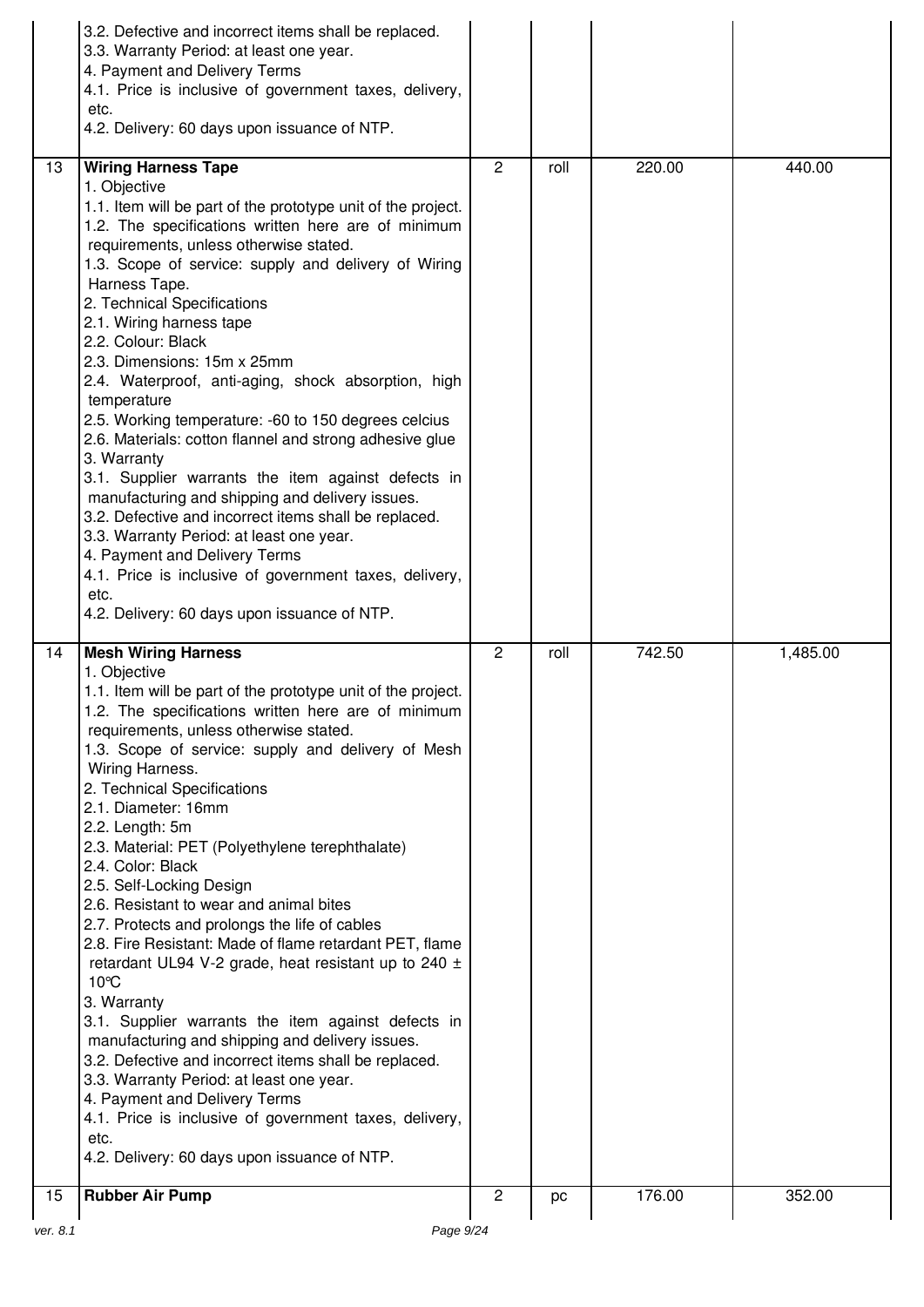|          | 1. Objective<br>1.1. Item will be part of the prototype unit of the project.<br>1.2. The specifications written here are of minimum<br>requirements, unless otherwise stated.<br>1.3. Scope of service: supply and delivery of Rubber Air<br>Pump.<br>2. Technical Specifications<br>2.1. Natural and environmentally-friendly rubber<br>2.2. Air inlet valve design prevents air stream air tube<br>2.3. Detachable super air stream air tube<br>2.4. Material: Rubber & metal<br>3. Warranty<br>3.1. Supplier warrants the item against defects in<br>manufacturing and shipping and delivery issues.<br>3.2. Defective and incorrect items shall be replaced.<br>3.3. Warranty Period: at least one year.<br>4. Payment and Delivery Terms<br>4.1. Price is inclusive of government taxes, delivery,<br>etc.<br>4.2. Delivery: 60 days upon issuance of NTP.                                                                                                                                       |                                |              |                  |                  |
|----------|-------------------------------------------------------------------------------------------------------------------------------------------------------------------------------------------------------------------------------------------------------------------------------------------------------------------------------------------------------------------------------------------------------------------------------------------------------------------------------------------------------------------------------------------------------------------------------------------------------------------------------------------------------------------------------------------------------------------------------------------------------------------------------------------------------------------------------------------------------------------------------------------------------------------------------------------------------------------------------------------------------|--------------------------------|--------------|------------------|------------------|
| 16<br>17 | <b>Hot Bed Insulation</b><br>1. Objective<br>1.1. Item will be part of the prototype unit of the project.<br>1.2. The specifications written here are of minimum<br>requirements, unless otherwise stated.<br>1.3. Scope of service: supply and delivery of Hot Bed<br>Insulation.<br>2. Technical Specifications<br>2.1. Designed for 3D printer hot bed, compatible with<br>Ender 3 / Pro<br>2.2. Closed-cell elastic material has low thermal<br>conductivity<br>2.3. Temperature: - 50°C to 150°C (-58°F~302°F)<br>2.4. Dimension: 220x220x10mm<br>2.5. Quantity: 2pcs per pack<br>3. Warranty<br>3.1. Supplier warrants the item against defects in<br>manufacturing and shipping and delivery issues.<br>3.2. Defective and incorrect items shall be replaced.<br>3.3. Warranty Period: at least one year.<br>4. Payment and Delivery Terms<br>4.1. Price is inclusive of government taxes, delivery,<br>etc.<br>4.2. Delivery: 60 days upon issuance of NTP.<br><b>Hot Bed Sllicone Spacer</b> | $\mathbf{1}$<br>$\overline{c}$ | pack<br>pack | 528.00<br>412.50 | 528.00<br>825.00 |
| ver. 8.1 | 1. Objective<br>1.1. Item will be part of the prototype unit of the project.<br>1.2. The specifications written here are of minimum<br>requirements, unless otherwise stated.<br>1.3. Scope of service: supply and delivery of Hot Bed<br>Sllicone Spacer.<br>2. Technical Specifications<br>2.1. Silicone solid spacer and wire retainer<br>2.2. Compatible with Ender 3 printer hotbed<br>2.3. Can replace the original heated bed springs<br>2.4. Withstand temperatures up to 200 degrees<br>2.5. Color: Black<br>2.6. Material: Silicone + Plastic<br>2.7. Diameter: 15mm/0.59in(Outer); 4mm/0.16in(inner)<br>Page 10/24                                                                                                                                                                                                                                                                                                                                                                         |                                |              |                  |                  |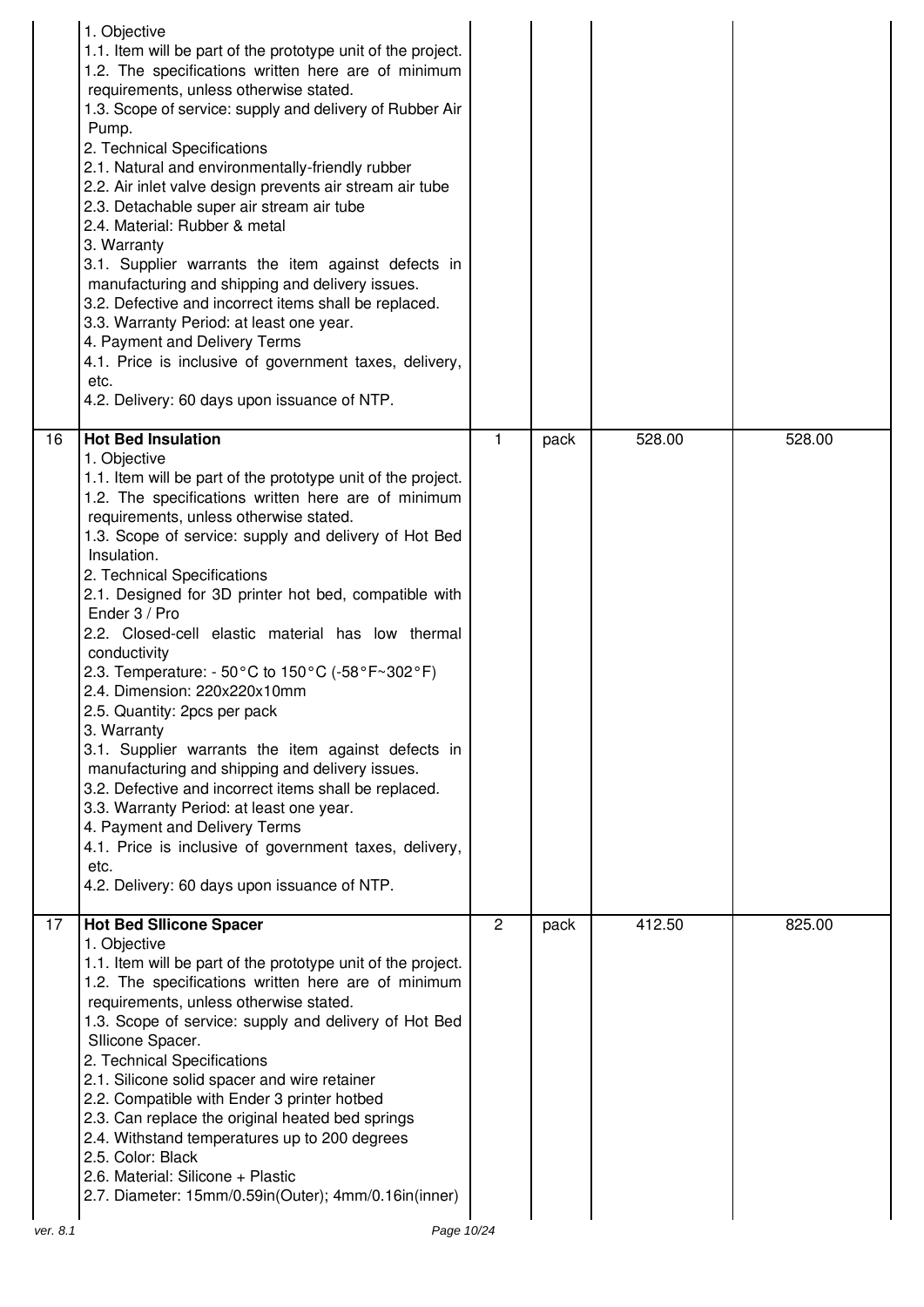|    | 2.8. Height: 18mm(0.71in); 16mm(0.63in)<br>2.9. Package Size: 11.5x9x2.5cm / 4.5x3.5x1.0in<br>2.10. Package Weight: 25g/0.88oz<br>2.11. Contents<br>2.11.1. 3pcs 18mm spacer<br>2.11.2. 1pc 16mm spacer<br>2.11.3. 1 x Wire Retainer<br>3. Warranty<br>3.1. Supplier warrants the item against defects in<br>manufacturing and shipping and delivery issues.<br>3.2. Defective and incorrect items shall be replaced.<br>3.3. Warranty Period: at least one year.<br>4. Payment and Delivery Terms<br>4.1. Price is inclusive of government taxes, delivery,<br>etc.<br>4.2. Delivery: 60 days upon issuance of NTP.                                                                                                                                                                                                                                                                                                                                                                                                                                                                                                                                                                                                   |                |      |         |          |
|----|------------------------------------------------------------------------------------------------------------------------------------------------------------------------------------------------------------------------------------------------------------------------------------------------------------------------------------------------------------------------------------------------------------------------------------------------------------------------------------------------------------------------------------------------------------------------------------------------------------------------------------------------------------------------------------------------------------------------------------------------------------------------------------------------------------------------------------------------------------------------------------------------------------------------------------------------------------------------------------------------------------------------------------------------------------------------------------------------------------------------------------------------------------------------------------------------------------------------|----------------|------|---------|----------|
| 18 | <b>Bowden Tubing Kit</b><br>1. Objective<br>1.1. Item will be part of the prototype unit of the project.<br>1.2. The specifications written here are of minimum<br>requirements, unless otherwise stated.<br>1.3. Scope of service: supply and delivery of Bowden<br>Tubing Kit.<br>2. Technical Specifications<br>2.1. Premium XS Bowden Kit for Ender 3<br>2.2. Bowden PTFE tubing with lowest friction on the<br>market<br>2.3. Inner Diameter (mm): 1.90 +/- 0.05<br>2.4. Outer Diameter (mm): 3.95 +/- 0.05<br>2.5. Melting Point: up to 340 Celsius<br>2.6. Material: metal, PTFE, brass<br>2.7. Package Contents<br>2.7.1. 1 x 2m Premium XS bowden Tubing<br>2.7.2. 1 x PTFE Teflon Tube Cutter<br>2.7.3. 2 x PC4-M6 pneumatic fittings<br>2.7.4. 2 x PC4-M10 pneumatic fittings<br>2.7.5. 2 x MK8 socks<br>2.7.6. 2 x Nozzles<br>3. Warranty<br>3.1. Supplier warrants the item against defects in<br>manufacturing and shipping and delivery issues.<br>3.2. Defective and incorrect items shall be replaced.<br>3.3. Warranty Period: at least one year.<br>4. Payment and Delivery Terms<br>4.1. Price is inclusive of government taxes, delivery,<br>etc.<br>4.2. Delivery: 60 days upon issuance of NTP. | $\overline{2}$ | set  | 605.00  | 1,210.00 |
| 19 | <b>Pneumatic Fitting</b><br>1. Objective<br>1.1. Item will be part of the prototype unit of the project.<br>1.2. The specifications written here are of minimum<br>requirements, unless otherwise stated.<br>1.3. Scope of service: supply and delivery of Pneumatic<br>Fitting.<br>2. Technical Specifications<br>2.1. Pneumatic Fitting compatible with Ender 3 and<br>Ender 3 Pro<br>2.2. PC4-M6 pneumatic fitting<br>2.2.1. Inner diameter(blue end): 4mm                                                                                                                                                                                                                                                                                                                                                                                                                                                                                                                                                                                                                                                                                                                                                          | 1              | pack | 1210.00 | 1,210.00 |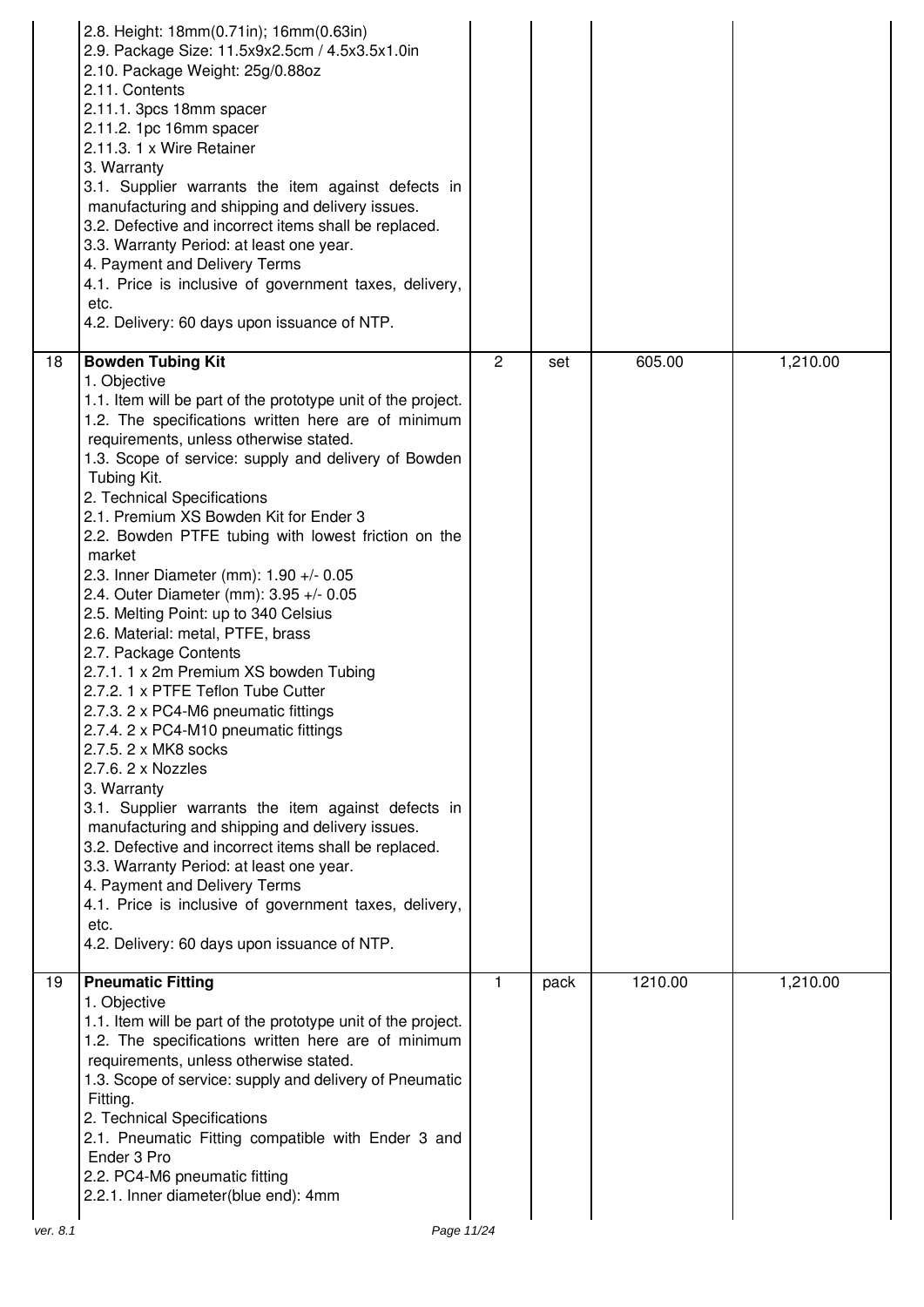|                 | 2.2.2. Thread: 6 mm<br>2.2.3. Material: copper and plastic<br>2.3. PC4-M10 pneumatic fitting<br>2.3.1. Inner diameter(black end): 4mm<br>2.3.2. Thread: 10 mm<br>2.3.3. Material: stainless steel and plastic<br>2.4 Metal teeth<br>3. Warranty<br>3.1. Supplier warrants the item against defects in<br>manufacturing and shipping and delivery issues.<br>3.2. Defective and incorrect items shall be replaced.<br>3.3. Warranty Period: at least one year.<br>4. Payment and Delivery Terms<br>4.1. Price is inclusive of government taxes, delivery,<br>etc.<br>4.2. Delivery: 60 days upon issuance of NTP.                                                                                                                                                                                                                                                               |              |    |        |          |
|-----------------|--------------------------------------------------------------------------------------------------------------------------------------------------------------------------------------------------------------------------------------------------------------------------------------------------------------------------------------------------------------------------------------------------------------------------------------------------------------------------------------------------------------------------------------------------------------------------------------------------------------------------------------------------------------------------------------------------------------------------------------------------------------------------------------------------------------------------------------------------------------------------------|--------------|----|--------|----------|
| 20 <sup>°</sup> | <b>Belt Tensioner - 2020</b><br>1. Objective<br>1.1. Item will be part of the prototype unit of the project.<br>1.2. The specifications written here are of minimum<br>requirements, unless otherwise stated.<br>1.3. Scope of service: supply and delivery of Belt<br>Tensioner - 2020.<br>2. Technical Specifications<br>2.1. Belt Tensioner for X-Axis<br>2.2. Compatible with Ender 3 and Ender 3 Pro<br>2.3. Profile: 2020<br>2.4. Material: Anodized Aluminum Alloy<br>2.5. Color: Black<br>3. Warranty<br>3.1. Supplier warrants the item against defects in<br>manufacturing and shipping and delivery issues.<br>3.2. Defective and incorrect items shall be replaced.<br>3.3. Warranty Period: at least one year.<br>4. Payment and Delivery Terms<br>4.1. Price is inclusive of government taxes, delivery,<br>etc.<br>4.2. Delivery: 60 days upon issuance of NTP. | $\mathbf{2}$ | pc | 924.00 | 1,848.00 |
| 21              | <b>Belt Tensioner - 2040</b><br>1. Objective<br>1.1. Item will be part of the prototype unit of the project.<br>1.2. The specifications written here are of minimum<br>requirements, unless otherwise stated.<br>1.3. Scope of service: supply and delivery of Belt<br>Tensioner - 2040.<br>2. Technical Specifications<br>2.1. Belt Tensioner for Y-Axis<br>2.2. Compatible with Ender 3<br>2.3. Profile: 2040<br>2.4. Material: Anodized Aluminum Alloy<br>2.5. Color: Black<br>3. Warranty<br>3.1. Supplier warrants the item against defects in<br>manufacturing and shipping and delivery issues.<br>3.2. Defective and incorrect items shall be replaced.<br>3.3. Warranty Period: at least one year.<br>4. Payment and Delivery Terms<br>4.1. Price is inclusive of government taxes, delivery,<br>etc.                                                                 | 1            | pc | 693.00 | 693.00   |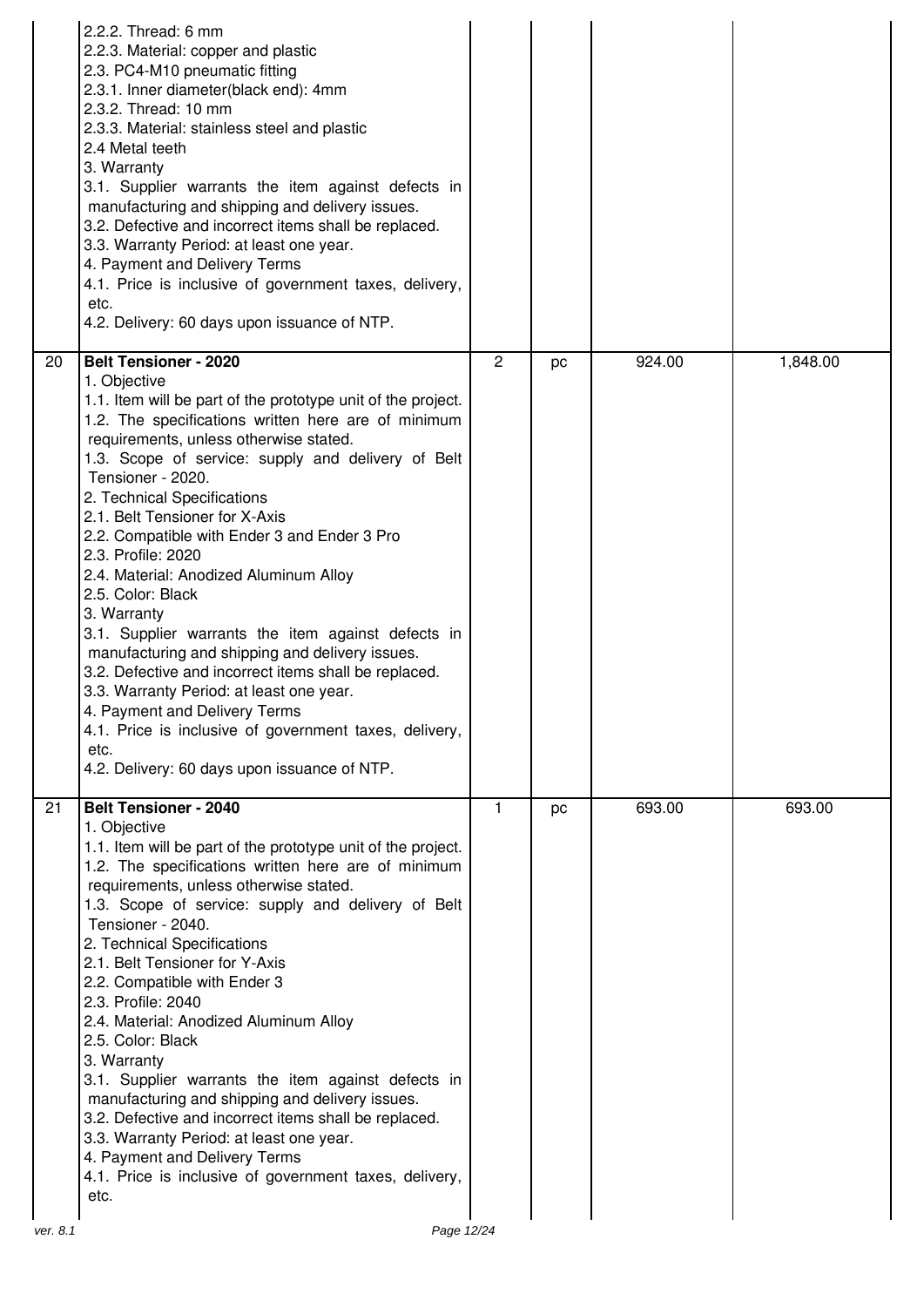|                | 4.2. Delivery: 60 days upon issuance of NTP.                                                                                                                                                                                                                                                                                                                                                                                                                                                                                                                                                                                                                                                                                                                                                                                                                                               |         |          |                  |                    |
|----------------|--------------------------------------------------------------------------------------------------------------------------------------------------------------------------------------------------------------------------------------------------------------------------------------------------------------------------------------------------------------------------------------------------------------------------------------------------------------------------------------------------------------------------------------------------------------------------------------------------------------------------------------------------------------------------------------------------------------------------------------------------------------------------------------------------------------------------------------------------------------------------------------------|---------|----------|------------------|--------------------|
| 22<br>23       | <b>Belt Tensioner - 4040</b><br>1. Objective<br>1.1. Item will be part of the prototype unit of the project.<br>1.2. The specifications written here are of minimum<br>requirements, unless otherwise stated.<br>1.3. Scope of service: supply and delivery of Belt<br>Tensioner - 4040.<br>2. Technical Specifications<br>2.1. Belt Tensioner for Y-Axis<br>2.2. Compatible with Ender 3 Pro<br>2.3. Profile: 4040<br>2.4. Material: Anodized Aluminum Alloy<br>2.5. Color: Black<br>3. Warranty<br>3.1. Supplier warrants the item against defects in<br>manufacturing and shipping and delivery issues.<br>3.2. Defective and incorrect items shall be replaced.<br>3.3. Warranty Period: at least one year.<br>4. Payment and Delivery Terms<br>4.1. Price is inclusive of government taxes, delivery,<br>etc.<br>4.2. Delivery: 60 days upon issuance of NTP.<br><b>DC Fan - 4020</b> | 1.<br>4 | pc<br>pc | 940.50<br>288.75 | 940.50<br>1,155.00 |
|                | 1. Objective<br>1.1. Item will be part of the prototype unit of the project.<br>1.2. The specifications written here are of minimum<br>requirements, unless otherwise stated.<br>1.3. Scope of service: supply and delivery of DC Fan -<br>4020.<br>2. Technical Specifications<br>2.1. Cooling Fan compatible with Ender 3 and Ender 3<br>Pro<br>2.2. Genuine Product<br>2.3. Type: Axial<br>2.4. Material: Plastic<br>2.5. Voltage: DC 24V<br>2.6. Weight: 0.078kg<br>2.7. Size: 4020<br>3. Warranty<br>3.1. Supplier warrants the item against defects in<br>manufacturing and shipping and delivery issues.<br>3.2. Defective and incorrect items shall be replaced.<br>3.3. Warranty Period: at least one year.<br>4. Payment and Delivery Terms<br>4.1. Price is inclusive of government taxes, delivery,<br>etc.<br>4.2. Delivery: 60 days upon issuance of NTP.                    |         |          |                  |                    |
| 24<br>ver. 8.1 | <b>DC Fan - 5015</b><br>1. Objective<br>1.1. Item will be part of the prototype unit of the project.<br>1.2. The specifications written here are of minimum<br>requirements, unless otherwise stated.<br>1.3. Scope of service: supply and delivery of DC Fan -<br>5015.<br>2. Technical Specifications<br>2.1. Cooling fan<br>2.2. Type: Blower/Centrifugal<br>Page 13/24                                                                                                                                                                                                                                                                                                                                                                                                                                                                                                                 | 4       | pack     | 412.50           | 1,650.00           |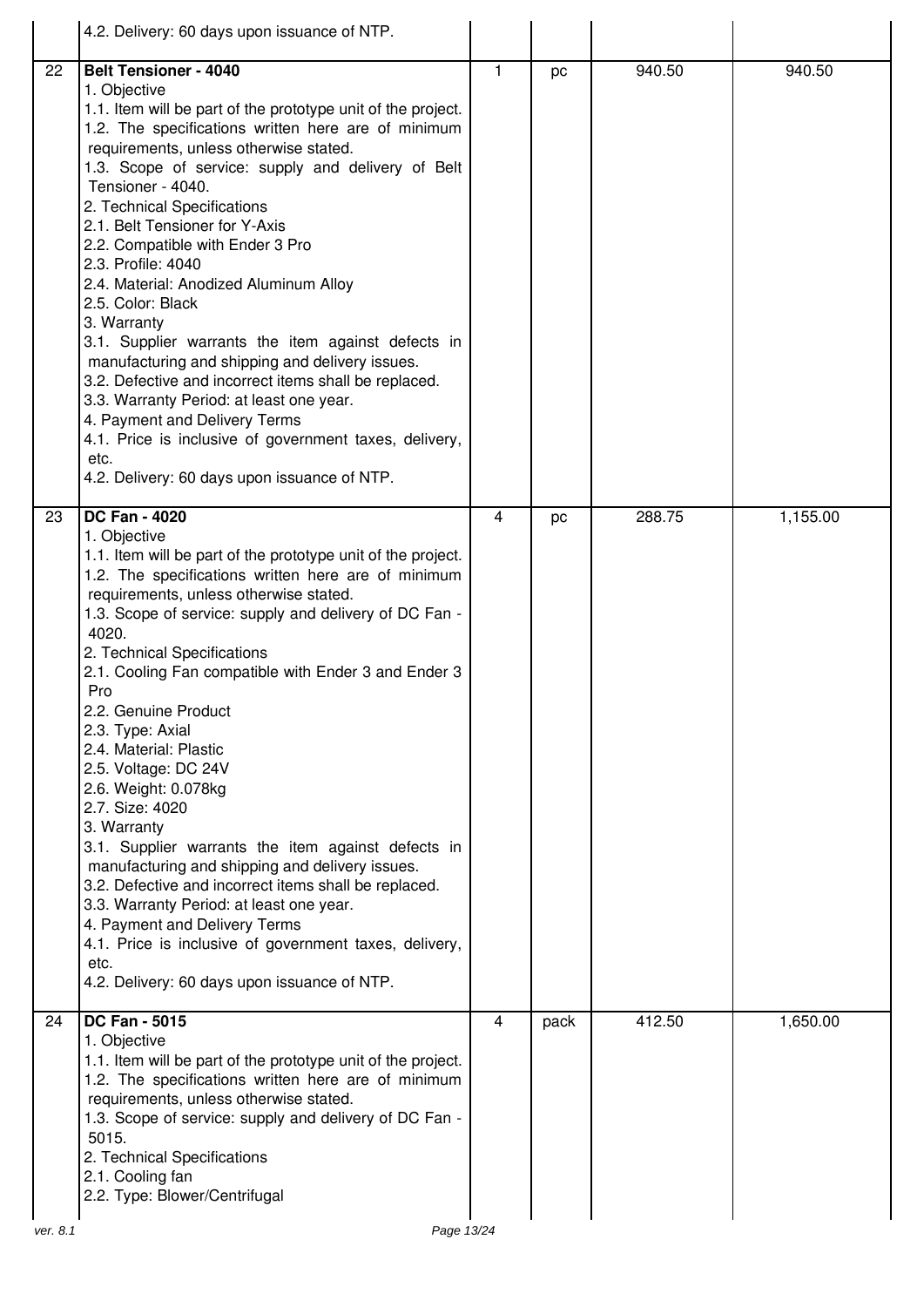|          | 2.3. Bearing: Dual Ball Bearing<br>2.4. Size: 5015<br>2.5. Cable length: 1m<br>2.6. Weight: 27g<br>2.7. Voltage: 24V<br>2.8. Current: 0.1A<br>2.9. Speed: at least 5000RPM<br>2.10. Life: at least 50,000 hours<br>2.11. Connector: XH2.54 - 11.8in(300mm)<br>2.12. Air Pressure: 1.1inH <sub>2</sub> O<br>2.13. Airflow: at least 4.43CFM<br>2.14. Noise: at most 36.7dBA<br>2.15. Quantity: 2pcs per pack<br>3. Warranty<br>3.1. Supplier warrants the item against defects in<br>manufacturing and shipping and delivery issues.<br>3.2. Defective and incorrect items shall be replaced.<br>3.3. Warranty Period: at least one year.<br>4. Payment and Delivery Terms<br>4.1. Price is inclusive of government taxes, delivery,<br>etc.<br>4.2. Delivery: 60 days upon issuance of NTP.                                                                                                                                                                                                                                                                                                                                                                 |   |      |         |          |
|----------|-------------------------------------------------------------------------------------------------------------------------------------------------------------------------------------------------------------------------------------------------------------------------------------------------------------------------------------------------------------------------------------------------------------------------------------------------------------------------------------------------------------------------------------------------------------------------------------------------------------------------------------------------------------------------------------------------------------------------------------------------------------------------------------------------------------------------------------------------------------------------------------------------------------------------------------------------------------------------------------------------------------------------------------------------------------------------------------------------------------------------------------------------------------|---|------|---------|----------|
| 25       | <b>DC Fan - 8025</b><br>1. Objective<br>1.1. Item will be part of the prototype unit of the project.<br>1.2. The specifications written here are of minimum<br>requirements, unless otherwise stated.<br>1.3. Scope of service: supply and delivery of DC Fan -<br>8025.<br>2. Technical Specifications<br>2.1. Cooling fan<br>2.2. Type: Axial<br>2.3. Bearing: Dual Ball Bearing<br>2.4. Size: 8025<br>2.5. Weight: 75g per piece<br>2.6. Voltage: 24V<br>2.7. Current: 0.2A<br>2.8. Speed: at least 4500RPM<br>2.9. Life: at least 50,000 hours<br>2.10. Connector: XH2.54<br>2.11. Cable Length: at least 30cm<br>2.12. Air Pressure: at least 0.47inH <sub>2</sub> O<br>2.13. Airflow: at least 59CFM<br>2.14. Noise: at most 43.2dBA<br>2.15. Quantity: 2pcs per pack<br>3. Warranty<br>3.1. Supplier warrants the item against defects in<br>manufacturing and shipping and delivery issues.<br>3.2. Defective and incorrect items shall be replaced.<br>3.3. Warranty Period: at least one year.<br>4. Payment and Delivery Terms<br>4.1. Price is inclusive of government taxes, delivery,<br>etc.<br>4.2. Delivery: 60 days upon issuance of NTP. | 2 | pack | 2500.00 | 5,000.00 |
| 26       | <b>MicroSD Card Extension Cable</b><br>1. Objective<br>1.1. Item will be part of the prototype unit of the project.<br>1.2. The specifications written here are of minimum<br>requirements, unless otherwise stated.                                                                                                                                                                                                                                                                                                                                                                                                                                                                                                                                                                                                                                                                                                                                                                                                                                                                                                                                        | 5 | pc   | 346.50  | 1,732.50 |
| ver. 8.1 | Page 14/24                                                                                                                                                                                                                                                                                                                                                                                                                                                                                                                                                                                                                                                                                                                                                                                                                                                                                                                                                                                                                                                                                                                                                  |   |      |         |          |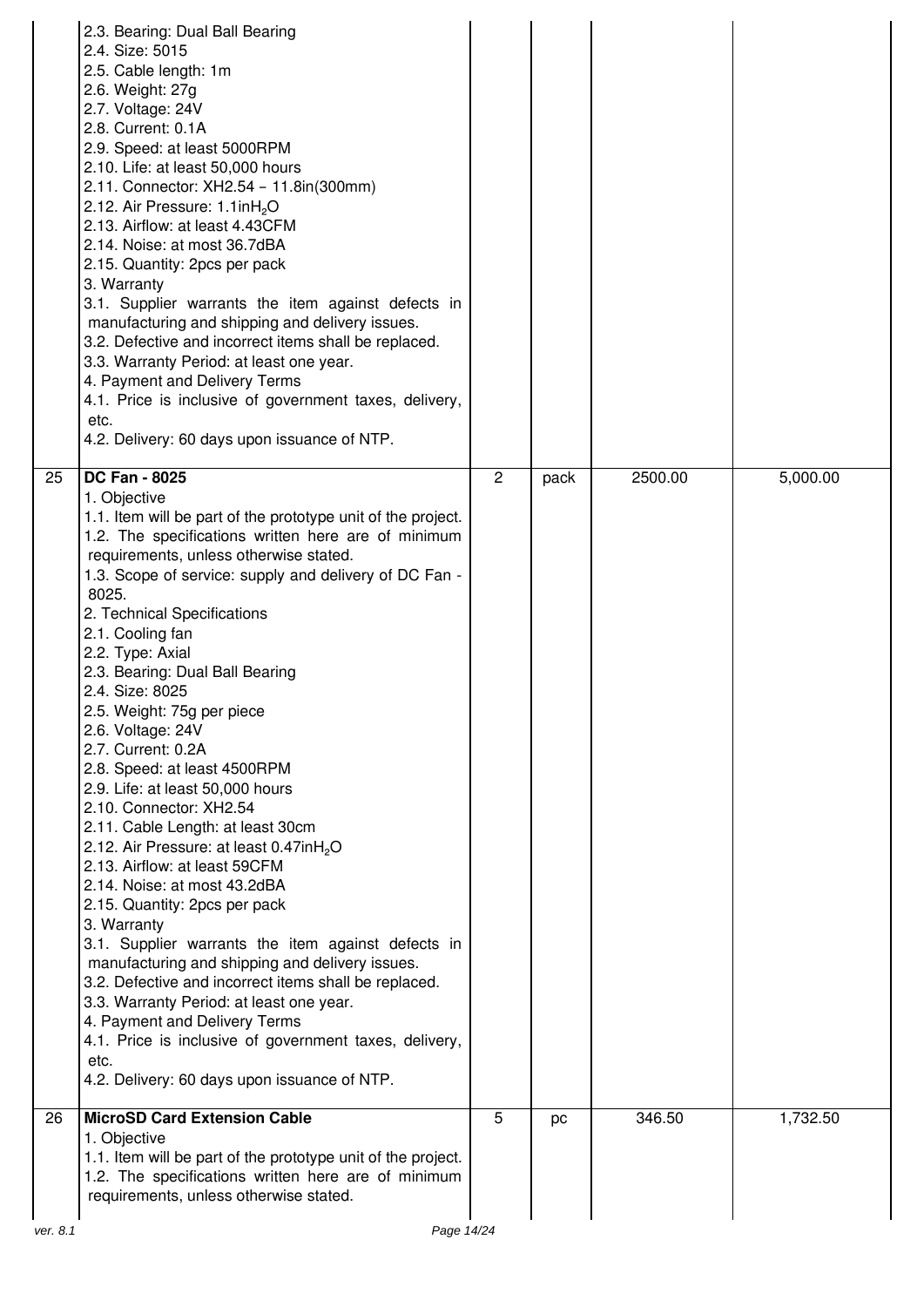|                 | 1.3. Scope of service: supply and delivery of MicroSD<br>Card Extension Cable.<br>2. Technical Specifications<br>2.1. microSD Card Extension Cable<br>2.2. Material: Plastic + FFC<br>2.3. Interface Type: TF/microSD<br>2.4. Cable Length: Approx. 48cm / 18.9in<br>2.5. Cable Width: Approx. 2cm / 0.8in<br>2.6. Weight: Approx. 13g<br>3. Warranty<br>3.1. Supplier warrants the item against defects in<br>manufacturing and shipping and delivery issues.<br>3.2. Defective and incorrect items shall be replaced.<br>3.3. Warranty Period: at least one year.<br>4. Payment and Delivery Terms<br>4.1. Price is inclusive of government taxes, delivery,<br>etc.<br>4.2. Delivery: 60 days upon issuance of NTP.                                                                                                                                                                                                                                                                                                         |                |    |         |          |
|-----------------|--------------------------------------------------------------------------------------------------------------------------------------------------------------------------------------------------------------------------------------------------------------------------------------------------------------------------------------------------------------------------------------------------------------------------------------------------------------------------------------------------------------------------------------------------------------------------------------------------------------------------------------------------------------------------------------------------------------------------------------------------------------------------------------------------------------------------------------------------------------------------------------------------------------------------------------------------------------------------------------------------------------------------------|----------------|----|---------|----------|
| $\overline{27}$ | <b>MicroSD Card</b><br>1. Objective<br>1.1. Item will be part of the prototype unit of the project.<br>1.2. The specifications written here are of minimum<br>requirements, unless otherwise stated.<br>1.3. Scope of service: supply and delivery of MicroSD<br>Card.<br>2. Technical Specifications<br>2.1. MicroSD Card<br>2.2. Performance class: at least A1<br>2.3. UHS Speed Class: at least U1<br>2.4. Speed Class: at least 10<br>2.5. Storage Capacity: at least 128GB<br>2.6. Card Type: microSDXC<br>2.7. Data Transfer: Read Speed up to 120 MB/s<br>2.8. Waterproof, Temperature, X-Ray, and Shock-Proof<br>2.9. Genuine product<br>3. Warranty<br>3.1. Supplier warrants the item against defects in<br>manufacturing and shipping and delivery issues.<br>3.2. Defective and incorrect items shall be replaced.<br>3.3. Warranty Period: at least one year.<br>4. Payment and Delivery Terms<br>4.1. Price is inclusive of government taxes, delivery,<br>etc.<br>4.2. Delivery: 60 days upon issuance of NTP. | 10             | pc | 687.50  | 6,875.00 |
| $\overline{28}$ | <b>3D Printer Enclosure</b><br>1. Objective<br>1.1. Item will be part of the prototype unit of the project.<br>1.2. The specifications written here are of minimum<br>requirements, unless otherwise stated.<br>1.3. Scope of service: supply and delivery of 3D Printer<br>Enclosure.<br>2. Technical Specifications<br>2.1. Compatibility: Ender 3 3D Printer/Ender 3<br>PRO/Ender 5 3D Printer<br>2.2. Function: Constant temperature / Soundproof /<br>Dustproof<br>2.3. Internal Dimension: 445X565x685mm<br>2.4. Dimension: 495x615x735mm<br>2.5. Metal pipes diameter: 16mm                                                                                                                                                                                                                                                                                                                                                                                                                                             | $\overline{2}$ | pc | 4180.00 | 8,360.00 |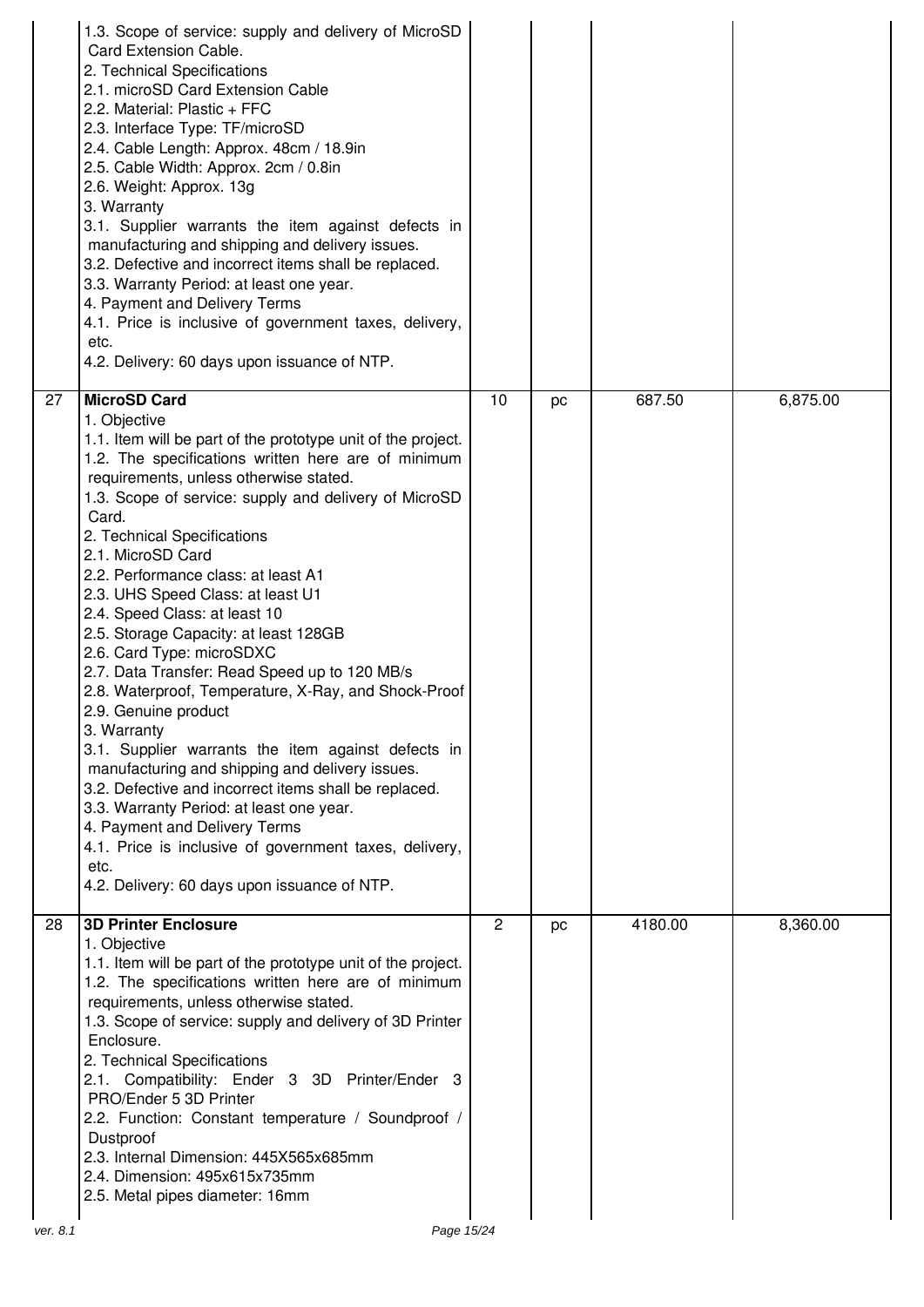| <b>3D Printer Motherboard</b><br>1<br>29<br>pc<br>1. Objective<br>1.1. Item will be part of the prototype unit of the project.<br>1.2. The specifications written here are of minimum<br>requirements, unless otherwise stated.<br>1.3. Scope of service: supply and delivery of 3D Printer<br>Motherboard.<br>2. Technical Specifications<br>2.1. Compatibility: Ender 3/ender 3 pro/ender 5/ender 5<br>pro/CR-10 3D printer<br>2.2. Supports BLTouch, RGB lights, blocking detection,<br>shutdown function, TFT35 E3 V3.0/TFT35 V3.0/TFT28                                                                                                                                                                                                                                                                                                                                                                                                                                                                                                                                                                                                                                                                                                                                                                                                                                                                                                                                                   |         |          |
|------------------------------------------------------------------------------------------------------------------------------------------------------------------------------------------------------------------------------------------------------------------------------------------------------------------------------------------------------------------------------------------------------------------------------------------------------------------------------------------------------------------------------------------------------------------------------------------------------------------------------------------------------------------------------------------------------------------------------------------------------------------------------------------------------------------------------------------------------------------------------------------------------------------------------------------------------------------------------------------------------------------------------------------------------------------------------------------------------------------------------------------------------------------------------------------------------------------------------------------------------------------------------------------------------------------------------------------------------------------------------------------------------------------------------------------------------------------------------------------------|---------|----------|
| V3.0 touch screen as well as original 12864 LCD of<br>Ender <sub>3</sub><br>2.3. Superior Heat Dissipation Performance: equipped<br>with a large Aluminum heat sink of stepper motor<br>driver instead of pieces small heat sink, this design is<br>able to increase the heat dissipation performance of<br>the motherboard by 20% which greatly strengthen the<br>heat dissipation capacity of the driver totally.<br>2.4. Firmware Update: Compatible with Marlin and<br>Klipper firmware.<br>2.5. Stepper motor driver: TMC2209, generates lower<br>heat and it has a large-area cooling position to lower<br>the temperature when driver working. Also adopts<br>stealthChop2 Mute technology which reduces motor<br>noise to the point of silence at low velocities to ensures<br>noiseless operation, maximum efficiency and best<br>motor torque.<br>2.6. Control chip: STM32G0B1RET6 ARM Cortex-M0+<br>or better<br>2.7. Interface: Micro USB<br>2.8. Controlled Fan: 3<br>2.9. SPI Output Power: 3.3V/5V<br>2.10. Package Dimensions: 5.35 x 5.04 x 1.5 inches<br>$(13.6 \times 12.8 \times 3.8 \text{ cm})$<br>2.11. Item Weight: 4.8 ounces (136.08 grams)<br>2.12. Includes<br>2.12.1. Control Board x1 (latest version)<br>2.12.2. Heatsink x1<br>2.12.3. USB Cable x1<br>3. Warranty<br>3.1. Supplier warrants the item against defects in<br>manufacturing and shipping and delivery issues.<br>3.2. Defective and incorrect items shall be replaced.<br>Page 16/24<br>ver. 8.1 | 4180.00 | 4,180.00 |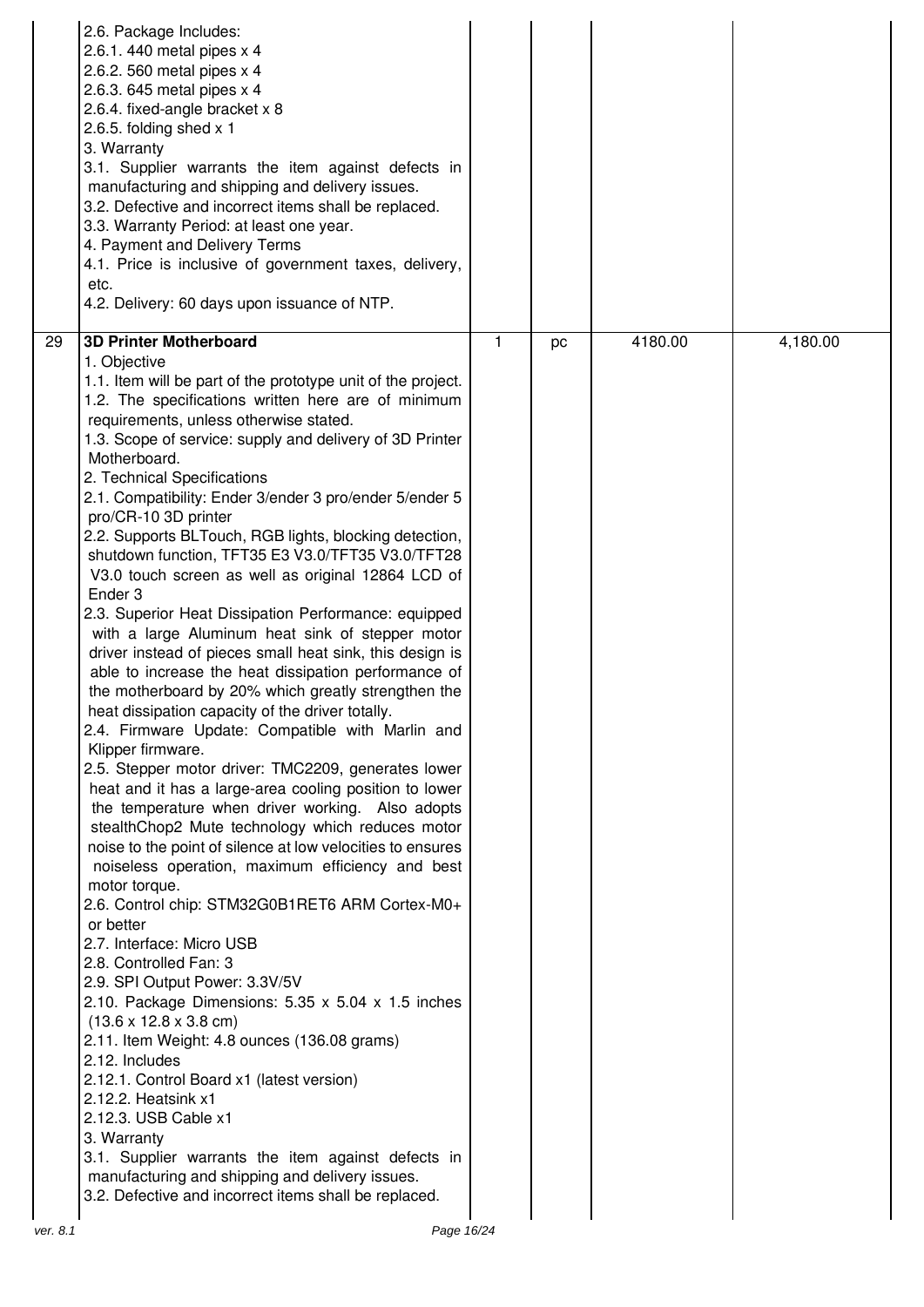|          | 3.3. Warranty Period: at least one year.<br>4. Payment and Delivery Terms<br>4.1. Price is inclusive of government taxes, delivery,<br>etc.<br>4.2. Delivery: 60 days upon issuance of NTP.                                                                                                                                                                                                                                                                                                                                                                                                                                                                                                                                                                                                                                                                                                                                                                                                                                                                      |              |      |         |          |
|----------|------------------------------------------------------------------------------------------------------------------------------------------------------------------------------------------------------------------------------------------------------------------------------------------------------------------------------------------------------------------------------------------------------------------------------------------------------------------------------------------------------------------------------------------------------------------------------------------------------------------------------------------------------------------------------------------------------------------------------------------------------------------------------------------------------------------------------------------------------------------------------------------------------------------------------------------------------------------------------------------------------------------------------------------------------------------|--------------|------|---------|----------|
| 30       | 3D Printer Nozzle and Cleaning Kit<br>1. Objective<br>1.1. Item will be part of the prototype unit of the project.<br>1.2. The specifications written here are of minimum<br>requirements, unless otherwise stated.<br>1.3. Scope of service: supply and delivery of 3D Printer<br>Nozzle and Cleaning Kit.<br>2. Technical Specifications<br>2.1. 3D Printer Nozzle and Cleaning Kit<br>2.2. Compatible with Creality Ender 3<br>2.3. Material: brass<br>2.4. Hexagon diameter: 6 mm<br>2.5. Screw thread: M6<br>2.6. Package contents:<br>2.6.1. 10 x 0.35 nozzle cleaning needle<br>2.6.2. 10 x MK8 0.4mm brass nozzle<br>2.6.3. 1 x Needle tube<br>2.6.4. 1 x Curved Tweezer<br>3. Warranty<br>3.1. Supplier warrants the item against defects in<br>manufacturing and shipping and delivery issues.<br>3.2. Defective and incorrect items shall be replaced.<br>3.3. Warranty Period: at least one year.<br>4. Payment and Delivery Terms<br>4.1. Price is inclusive of government taxes, delivery,<br>etc.<br>4.2. Delivery: 60 days upon issuance of NTP. | 4            | pack | 357.50  | 1,430.00 |
| 31       | <b>Servo Motor Heatsink</b><br>1. Objective<br>1.1. Item will be part of the prototype unit of the project.<br>1.2. The specifications written here are of minimum<br>requirements, unless otherwise stated.<br>1.3. Scope of service: supply and delivery of Motor<br>Heatsink.<br>2. Technical Specifications<br>2.1. Reduces heat generated during motor use and<br>improves motor performance<br>2.2. Size: 40 x 40 mm<br>2.3. With strong adhesive<br>2.4. Compatible with Nema17 Stepper Motor<br>2.5. 10 pcs per pack<br>3. Warranty<br>3.1. Supplier warrants the item against defects in<br>manufacturing and shipping and delivery issues.<br>3.2. Defective and incorrect items shall be replaced.<br>3.3. Warranty Period: at least one year.<br>4. Payment and Delivery Terms<br>4.1. Price is inclusive of government taxes, delivery,<br>etc.<br>4.2. Delivery: 60 days upon issuance of NTP.                                                                                                                                                     | $\mathbf{2}$ | pack | 1500.00 | 3,000.00 |
| 32       | <b>Heatblock Sock</b><br>1. Objective<br>1.1. Item will be part of the prototype unit of the project.                                                                                                                                                                                                                                                                                                                                                                                                                                                                                                                                                                                                                                                                                                                                                                                                                                                                                                                                                            | 3            | pack | 330.00  | 990.00   |
| ver. 8.1 | Page 17/24                                                                                                                                                                                                                                                                                                                                                                                                                                                                                                                                                                                                                                                                                                                                                                                                                                                                                                                                                                                                                                                       |              |      |         |          |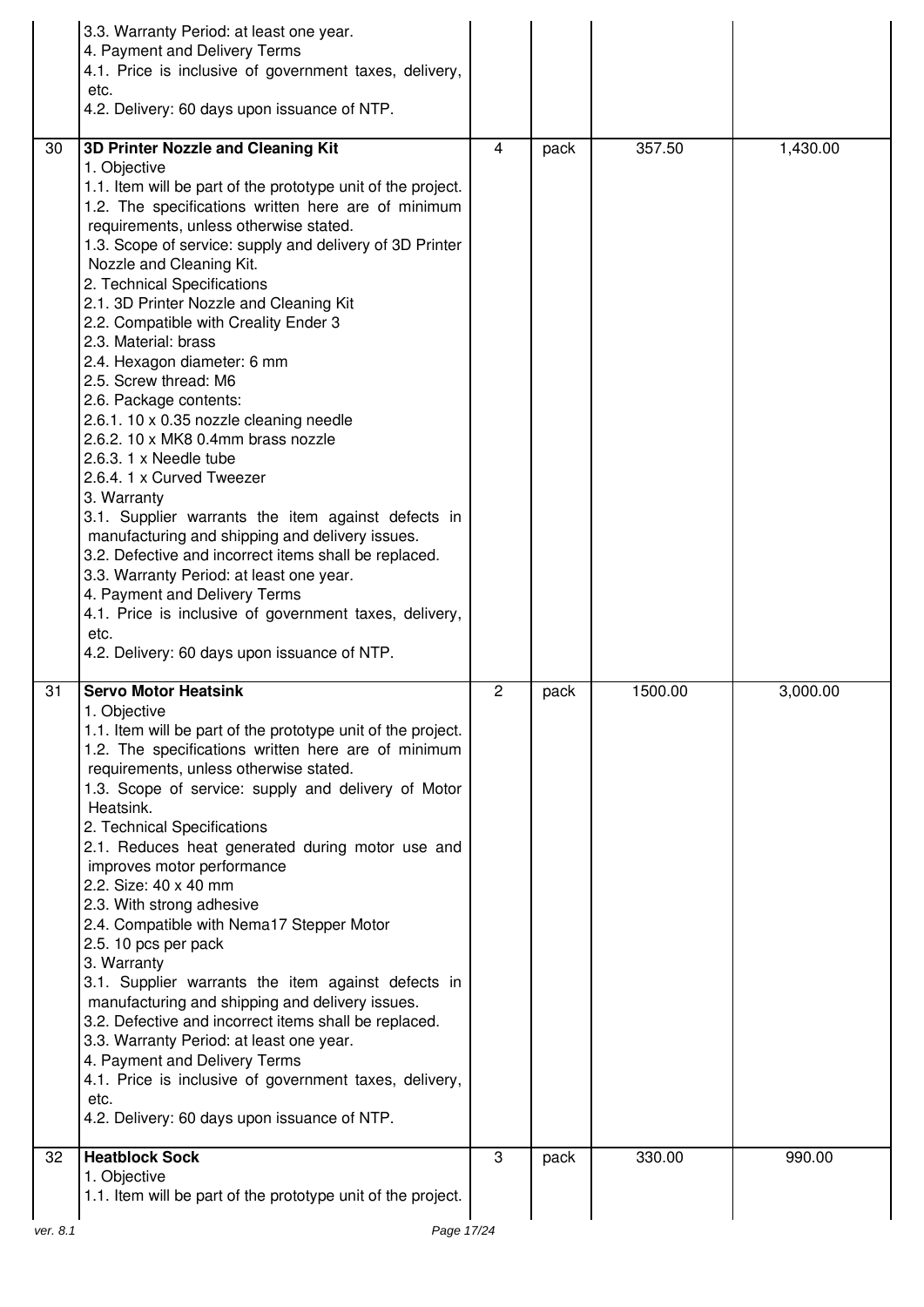|                | 1.2. The specifications written here are of minimum<br>requirements, unless otherwise stated.<br>1.3. Scope of service: supply and delivery of Heatblock<br>Sock.<br>2. Technical Specifications<br>2.1. Made of non-stick silicone material, durable and<br>high temperature resistant.<br>2.2. Helps to keep the hot end temperature extremely<br>stable.<br>2.3. Can extend the life of the heater block and<br>extruder by keeping it cleaner.<br>2.4. Material: Silicone<br>2.5. Quantity: 4pcs per pack<br>2.6. Color: Black<br>2.7. Package Size: 10 x 10 x 1cm/4 x 4 x 0.4in<br>2.8. Package Weight: 12g/0.4oz<br>3. Warranty<br>3.1. Supplier warrants the item against defects in<br>manufacturing and shipping and delivery issues.<br>3.2. Defective and incorrect items shall be replaced.<br>3.3. Warranty Period: at least one year.<br>4. Payment and Delivery Terms<br>4.1. Price is inclusive of government taxes, delivery,<br>etc.<br>4.2. Delivery: 60 days upon issuance of NTP. |   |     |         |           |
|----------------|--------------------------------------------------------------------------------------------------------------------------------------------------------------------------------------------------------------------------------------------------------------------------------------------------------------------------------------------------------------------------------------------------------------------------------------------------------------------------------------------------------------------------------------------------------------------------------------------------------------------------------------------------------------------------------------------------------------------------------------------------------------------------------------------------------------------------------------------------------------------------------------------------------------------------------------------------------------------------------------------------------|---|-----|---------|-----------|
| 33             | <b>Hotend Kit</b><br>1. Objective<br>1.1. Item will be part of the prototype unit of the project.<br>1.2. The specifications written here are of minimum<br>requirements, unless otherwise stated.<br>1.3. Scope of service: supply and delivery of Hotend<br>Kit.<br>2. Technical Specifications<br>2.1. Assembled Hotend Kit<br>2.2. Material: Metal<br>2.3. Compatible with: CR-.10, CR10, CR10S, Enders 3,<br>Enders 3 pro, Enders 5<br>2.4. Includes<br>2.4.1. 3 x Hotend Assembly<br>2.4.2. 9 x 0.4mm MK8 Nozzle<br>3. Warranty<br>3.1. Supplier warrants the item against defects in<br>manufacturing and shipping and delivery issues.<br>3.2. Defective and incorrect items shall be replaced.<br>3.3. Warranty Period: at least one year.<br>4. Payment and Delivery Terms<br>4.1. Price is inclusive of government taxes, delivery,<br>etc.<br>4.2. Delivery: 60 days upon issuance of NTP.                                                                                                 | 1 | set | 1430.00 | 1,430.00  |
| 34<br>ver. 8.1 | <b>Heat Break - Bimetal</b><br>1. Objective<br>1.1. Item will be part of the prototype unit of the project.<br>1.2. The specifications written here are of minimum<br>requirements, unless otherwise stated.<br>1.3. Scope of service: supply and delivery of Heat<br>Break - Bimetal.<br>2. Technical Specifications<br>2.1. Heat break compatible with Ender 3 and Ender 3<br>Pro<br>Page 18/24                                                                                                                                                                                                                                                                                                                                                                                                                                                                                                                                                                                                      | 3 | pc  | 3500.00 | 10,500.00 |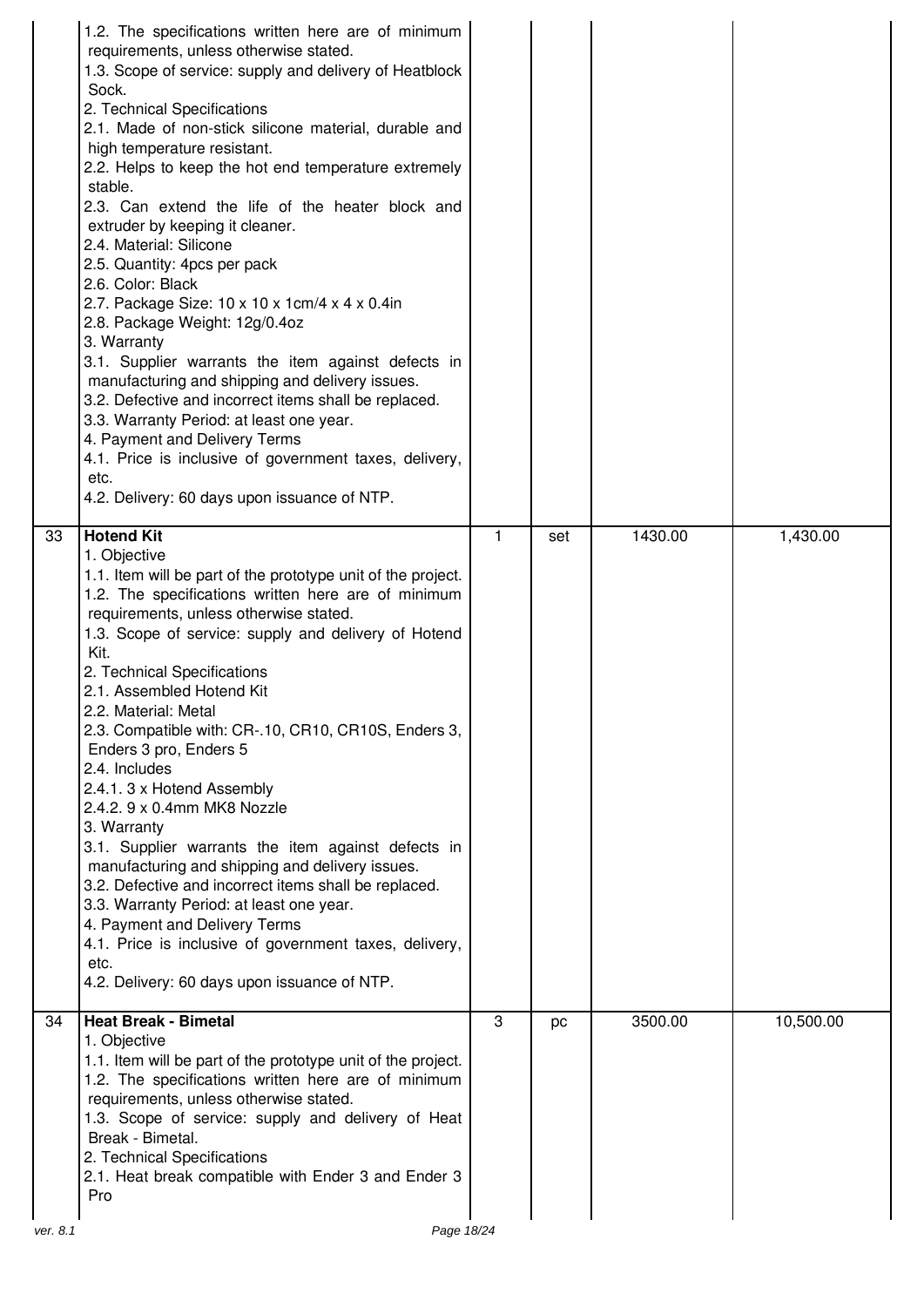|    | 2.2. Bimetallic Heat Break<br>2.3. Rated to 450 $^{\circ}$ C<br>2.4. Covers the gamut of printable thermoplastics<br>2.5. Eliminates Heat Creep<br>2.6. For M6x1.0 threaded heat blocks<br>3. Warranty<br>3.1. Supplier warrants the item against defects in<br>manufacturing and shipping and delivery issues.<br>3.2. Defective and incorrect items shall be replaced.<br>3.3. Warranty Period: at least one year.<br>4. Payment and Delivery Terms<br>4.1. Price is inclusive of government taxes, delivery,<br>etc.<br>4.2. Delivery: 60 days upon issuance of NTP.                                                                                                                                                                                                                                                                                                                                                                           |                |      |         |          |
|----|---------------------------------------------------------------------------------------------------------------------------------------------------------------------------------------------------------------------------------------------------------------------------------------------------------------------------------------------------------------------------------------------------------------------------------------------------------------------------------------------------------------------------------------------------------------------------------------------------------------------------------------------------------------------------------------------------------------------------------------------------------------------------------------------------------------------------------------------------------------------------------------------------------------------------------------------------|----------------|------|---------|----------|
| 35 | <b>All-Metal Extruder</b><br>1. Objective<br>1.1. Item will be part of the prototype unit of the project.<br>1.2. The specifications written here are of minimum<br>requirements, unless otherwise stated.<br>1.3. Scope of service: supply and delivery of All-Metal<br>Extruder.<br>2. Technical Specifications<br>2.1. Double Gear Extrusion Mechanism<br>2.2. All-metal aluminum alloy<br>2.3. High quality dual gear extrusion<br>2.4. Compatibility: Ender 3 / Pro<br>3. Warranty<br>3.1. Supplier warrants the item against defects in<br>manufacturing and shipping and delivery issues.<br>3.2. Defective and incorrect items shall be replaced.<br>3.3. Warranty Period: at least one year.<br>4. Payment and Delivery Terms<br>4.1. Price is inclusive of government taxes, delivery,<br>etc.<br>4.2. Delivery: 60 days upon issuance of NTP                                                                                           | $\overline{2}$ | pc   | 825.00  | 1,650.00 |
| 36 | <b>POM Guide Rollers</b><br>1. Objective<br>1.1. Item is an expendable accessory for a 3D printer.<br>1.2. The specifications written here are of minimum<br>requirements, unless otherwise stated.<br>1.3. Scope of service: supply and delivery of POM<br>Guide Rollers.<br>2. Technical Specifications<br>2.1. POM Rollers compatible with Ender 3<br>2.2. POM Wheel: 5mm(0.2 inch) inner diameter x<br>10mm(0.4 inch) height<br>2.3. Eccentric Spacer and Round Column: 5mm(0.2<br>inch) inner diameter x 6mm(0.2 inch) height<br>2.4. Color: Silver<br>2.5. Material: Plastic + Metal<br>2.6. Package Contents<br>2.6.1. 16 Pcs Pulley Wheels<br>2.6.2. 16 Pcs Eccentric Spacers<br>2.6.3. 16 Pcs Round Columns<br>3. Warranty<br>3.1. Supplier warrants the item against defects in<br>manufacturing and shipping and delivery issues.<br>3.2. Defective and incorrect items shall be replaced.<br>3.3. Warranty Period: at least one year. | $\overline{2}$ | pack | 1512.50 | 3,025.00 |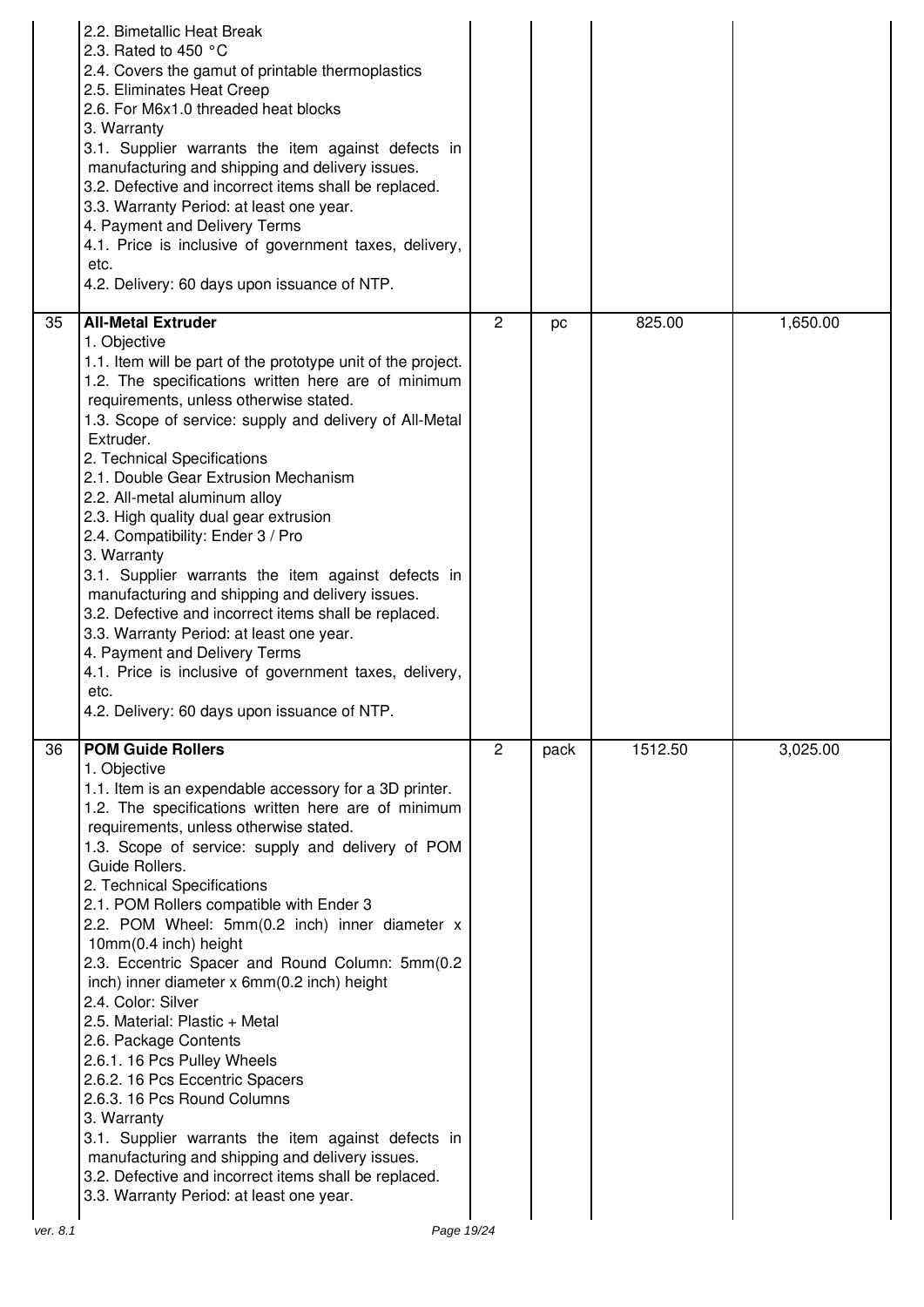|    | 4. Payment and Delivery Terms<br>4.1. Price is inclusive of government taxes, delivery,<br>etc.<br>4.2. Delivery: 60 days upon issuance of NTP.                                                                                                                                                                                                                                                                                                                                                                                                                                                                                                                                                                                                                                                                                                                                                                                                                                                                                                                                                                                                                                                                                                                                                                                                         |    |      |         |          |
|----|---------------------------------------------------------------------------------------------------------------------------------------------------------------------------------------------------------------------------------------------------------------------------------------------------------------------------------------------------------------------------------------------------------------------------------------------------------------------------------------------------------------------------------------------------------------------------------------------------------------------------------------------------------------------------------------------------------------------------------------------------------------------------------------------------------------------------------------------------------------------------------------------------------------------------------------------------------------------------------------------------------------------------------------------------------------------------------------------------------------------------------------------------------------------------------------------------------------------------------------------------------------------------------------------------------------------------------------------------------|----|------|---------|----------|
| 37 | <b>Filament Storage Kit</b><br>1. Objective<br>1.1. Item is an expendable supply for a 3D printer.<br>1.2. The specifications written here are of minimum<br>requirements, unless otherwise stated.<br>1.3. Scope of service: supply and delivery of Filament<br>Storage.<br>2. Technical Specifications<br>2.1. Hand Pump<br>2.1.1. Material: ABS + Silicone<br>2.1.2. Item Size: 16.5 * 3.5 * 3.5cm<br>2.1.3. Item Weight: 50g<br>2.1.4. Suction Power: 8L/minute<br>2.2. Vacuum Bags<br>2.2.1. Material: PA+PE, BPA Free & FDA Approved<br>2.2.2. Size: About 33 x 40cm<br>2.2.3. Thickness: 0.085mm<br>2.2.4. Use Times: $\leq$ 50 Times<br>2.2.5. Storage Temperature: -20 to 85°C<br>2.3. Package Size: 34.7 x 13.7 x 5.5cm / 13.7 x 5.4 x<br>$2.2$ in<br>2.4. Package Weight: 496g / 17.5oz<br>2.5. Kit contents<br>2.5.1. 1 x Hand Pump<br>2.5.2. 10 x Vacuum Bags<br>2.5.3. 2 x Sealing Clips<br>2.5.4. 15 x Humidity Indicator Cards<br>2.5.5.1 x User Manual<br>3. Warranty<br>3.1. Supplier warrants the item against defects in<br>manufacturing and shipping and delivery issues.<br>3.2. Defective and incorrect items shall be replaced.<br>3.3. Warranty Period: at least one year.<br>4. Payment and Delivery Terms<br>4.1. Price is inclusive of government taxes, delivery,<br>etc.<br>4.2. Delivery: 60 days upon issuance of NTP. | 1. | box  | 1581.25 | 1,581.25 |
| 38 | <b>Filament Moisture Absorber</b><br>1. Objective<br>1.1. Item is an expendable supply for a 3D printer.<br>1.2. The specifications written here are of minimum<br>requirements, unless otherwise stated.<br>1.3. Scope of service: supply and delivery of Filament<br>Moisture Absorber.<br>2. Technical Specifications<br>2.1. Material: Silica Gel<br>2.2. Color: Blue (Dry) / Red (Wet)<br>2.3. Weight: 1kg<br>2.4. Reusable<br>3. Warranty<br>3.1. Supplier warrants the item against defects in<br>manufacturing and shipping and delivery issues.<br>3.2. Defective and incorrect items shall be replaced.<br>3.3. Warranty Period: at least one year.<br>4. Payment and Delivery Terms                                                                                                                                                                                                                                                                                                                                                                                                                                                                                                                                                                                                                                                          | 1  | pack | 1320.00 | 1,320.00 |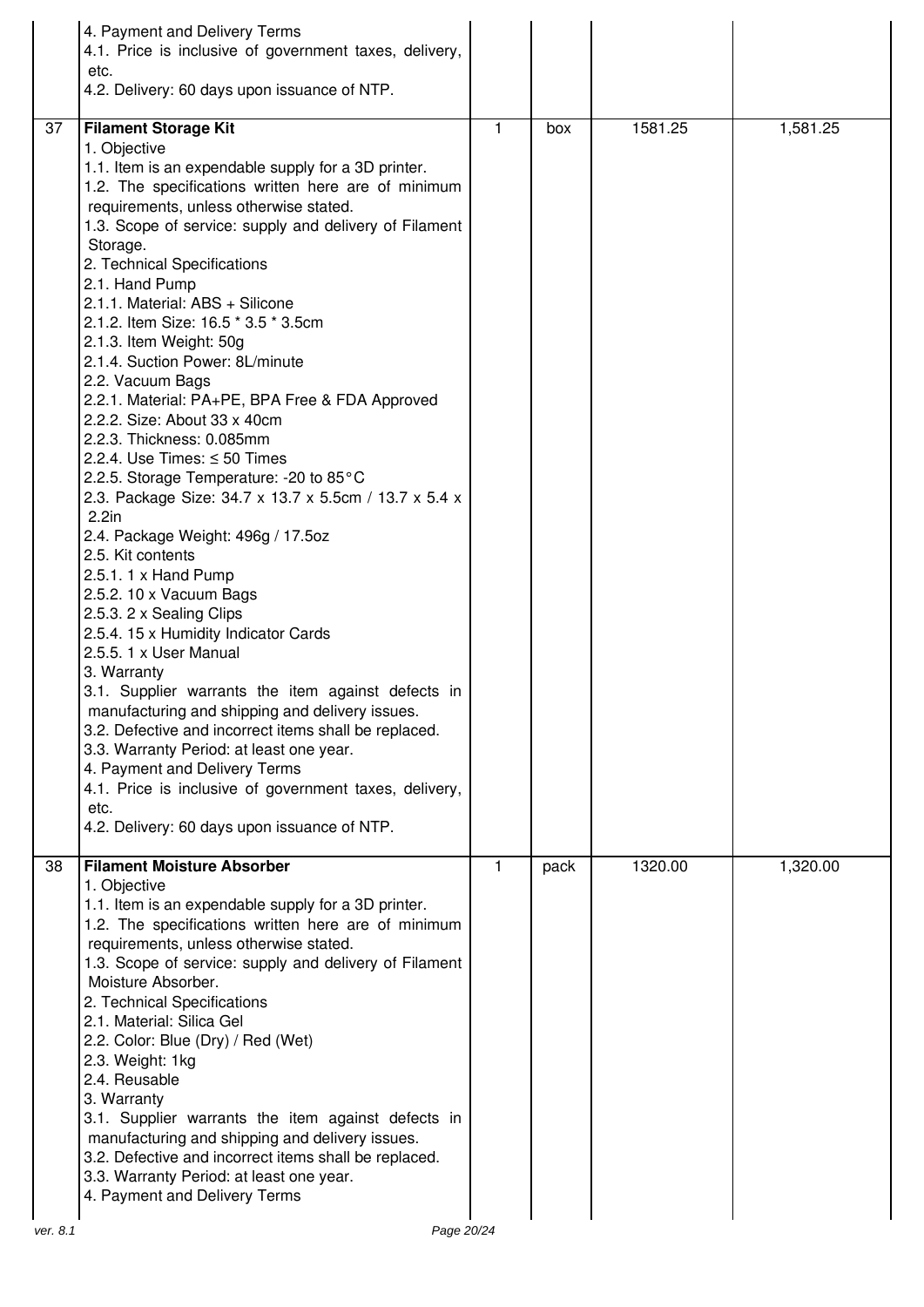|          | 4.1. Price is inclusive of government taxes, delivery,<br>etc.<br>4.2. Delivery: 60 days upon issuance of NTP.                                                                                                                                                                                                                                                                                                                                                                                                                                                                                                                                                                                                                                                                                                                                                                                                                                                                                                                                                                                                                                                                                                                                                                            |              |    |         |          |
|----------|-------------------------------------------------------------------------------------------------------------------------------------------------------------------------------------------------------------------------------------------------------------------------------------------------------------------------------------------------------------------------------------------------------------------------------------------------------------------------------------------------------------------------------------------------------------------------------------------------------------------------------------------------------------------------------------------------------------------------------------------------------------------------------------------------------------------------------------------------------------------------------------------------------------------------------------------------------------------------------------------------------------------------------------------------------------------------------------------------------------------------------------------------------------------------------------------------------------------------------------------------------------------------------------------|--------------|----|---------|----------|
| 39       | <b>DC-DC Buck Converter Module</b><br>1. Objective<br>1.1. Item is an expendable accessory to a 3D printer.<br>1.2. The specifications written here are of minimum<br>requirements, unless otherwise stated.<br>1.3. Scope of service: supply and delivery of DC-DC<br><b>Buck Converter Module.</b><br>2. Technical Specifications<br>2.1. DC-DC step-down power module<br>2.2. 24v/12V to 5V 5A<br>2.3. LM2596S-based design<br>2.4. Synchronous rectification scheme, wide voltage,<br>large current, high efficiency<br>2.5. With DC plug and terminal<br>2.6. With USB port, with fast charging identification chip<br>2.7. Working voltage: DC 9V - 36V<br>2.8. Output: 5.2V/5A/25W<br>2.9. Output capability<br>2.9.1. 9~24V input: output 5.2V/6A/30W<br>2.9.2. 24~32V input: output 5.2V/5A/25W<br>2.9.3. 32~36V input: output 5.2V/3.5A/18W<br>2.10. Size: 63x27x10mm (length x width x height)<br>3. Warranty<br>3.1. Supplier warrants the item against defects in<br>manufacturing and shipping and delivery issues.<br>3.2. Defective and incorrect items shall be replaced.<br>3.3. Warranty Period: at least one year.<br>4. Payment and Delivery Terms<br>4.1. Price is inclusive of government taxes, delivery,<br>etc.<br>4.2. Delivery: 60 days upon issuance of NTP. | $\mathbf{2}$ | pc | 280.50  | 561.00   |
| 40       | High Current Relay Module - 2 Channel<br>1. Objective<br>1.1. Item is an expendable accessory to a 3D printer.<br>1.2. The specifications written here are of minimum<br>requirements, unless otherwise stated.<br>1.3. Scope of service: supply and delivery of 2-Channel<br>Relay Module.<br>2. Technical Specifications<br>2.1. 2 Channel SPDT Relay<br>2.2. Current: 30A<br>2.3. Voltage: 250VAC / 30VDC<br>2.4. Trigger: 5V<br>2.5. Normally Open and Normally Closed Terminals<br>3. Warranty<br>3.1. Supplier warrants the item against defects in<br>manufacturing and shipping and delivery issues.<br>3.2. Defective and incorrect items shall be replaced.<br>3.3. Warranty Period: at least one year.<br>4. Payment and Delivery Terms<br>4.1. Price is inclusive of government taxes, delivery,<br>etc.<br>4.2. Delivery: 60 days upon issuance of NTP.                                                                                                                                                                                                                                                                                                                                                                                                                      | 2            | pc | 495.00  | 990.00   |
| 41       | Solid State Relay - 25A<br>1. Objective                                                                                                                                                                                                                                                                                                                                                                                                                                                                                                                                                                                                                                                                                                                                                                                                                                                                                                                                                                                                                                                                                                                                                                                                                                                   | 1            | pc | 1402.50 | 1,402.50 |
| ver. 8.1 | Page 21/24                                                                                                                                                                                                                                                                                                                                                                                                                                                                                                                                                                                                                                                                                                                                                                                                                                                                                                                                                                                                                                                                                                                                                                                                                                                                                |              |    |         |          |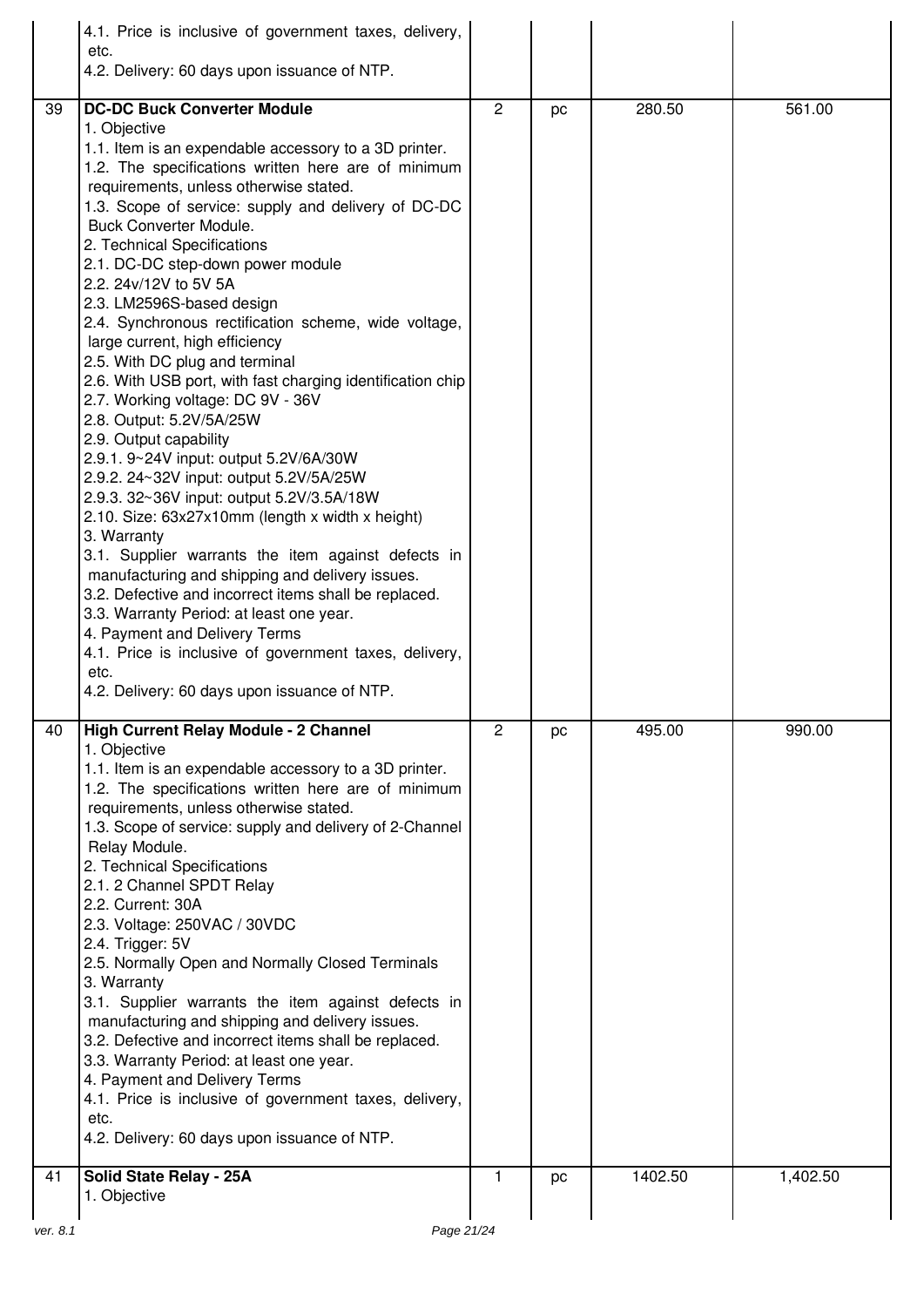|          | 1.1. Item is an expendable accessory to a 3D printer.<br>1.2. The specifications written here are of minimum<br>requirements, unless otherwise stated.<br>1.3. Scope of service: supply and delivery of 25A Solid<br>State Relay.<br>2. Technical Specifications<br>2.1. Control mode: DC Control DC (DC-DC)<br>2.2. Output current: 25A<br>2.3. Input Voltage: 3-32VDC<br>2.4. Output Load voltage: 5-60VDC<br>2.5. On-state voltage: $\lt=1.5V$<br>2.6. One-off Time: $\leq$ =10ms<br>2.7. Off leakage Current: <= 2mA<br>2.8. Work instructions: LED<br>2.9. Fixing method: Bolted<br>2.10. Item size: 62x45x23.5mm<br>2.11. Genuine product<br>3. Warranty<br>3.1. Supplier warrants the item against defects in<br>manufacturing and shipping and delivery issues.<br>3.2. Defective and incorrect items shall be replaced.<br>3.3. Warranty Period: at least one year.<br>4. Payment and Delivery Terms<br>4.1. Price is inclusive of government taxes, delivery,<br>etc.<br>4.2. Delivery: 60 days upon issuance of NTP.                                                                                                                                                            |    |      |         |          |
|----------|--------------------------------------------------------------------------------------------------------------------------------------------------------------------------------------------------------------------------------------------------------------------------------------------------------------------------------------------------------------------------------------------------------------------------------------------------------------------------------------------------------------------------------------------------------------------------------------------------------------------------------------------------------------------------------------------------------------------------------------------------------------------------------------------------------------------------------------------------------------------------------------------------------------------------------------------------------------------------------------------------------------------------------------------------------------------------------------------------------------------------------------------------------------------------------------------|----|------|---------|----------|
| 42       | Speakerphone<br>1. Objective<br>1.1. Item will be used for day-to-day office work.<br>1.2. The specifications written here are of minimum<br>requirements, unless otherwise stated.<br>1.3. Scope of service: supply and delivery of WIreless<br>Speakerphone.<br>2. Technical Specifications<br>2.1. Bluetooth Speakerphone<br>2.2. At least 6 Microphones in 360° array pick up<br>voices from all directions<br>2.3. Enhanced voice pickup utilizing a custom DSP<br>algorithm to optimize voice in real-time and reduce<br>background noise<br>2.4. Connectivity: Bluetooth 5 and USB type C<br>2.5. At least 6,700mAh built-in battery for 24 hours of<br>call time<br>2.6. Compatible with leading online conferencing<br>services such as Zoom, MS Teams, Google Meet, etc.<br>2.7. Genuine product<br>3. Warranty<br>3.1. Supplier warrants the item against defects in<br>manufacturing and shipping and delivery issues.<br>3.2. Defective and incorrect items shall be replaced.<br>3.3. Warranty Period: at least one year.<br>4. Payment and Delivery Terms<br>4.1. Price is inclusive of government taxes, delivery,<br>etc.<br>4.2. Delivery: 60 days upon issuance of NTP. | 1. | unit | 8580.00 | 8,580.00 |
| 43       | <b>Power Strip</b><br>1. Objective<br>1.1. Item will be used for day-to-day office work.<br>1.2. The specifications written here are of minimum                                                                                                                                                                                                                                                                                                                                                                                                                                                                                                                                                                                                                                                                                                                                                                                                                                                                                                                                                                                                                                            | 5  | pc   | 1842.50 | 9,212.50 |
| ver. 8.1 | Page 22/24                                                                                                                                                                                                                                                                                                                                                                                                                                                                                                                                                                                                                                                                                                                                                                                                                                                                                                                                                                                                                                                                                                                                                                                 |    |      |         |          |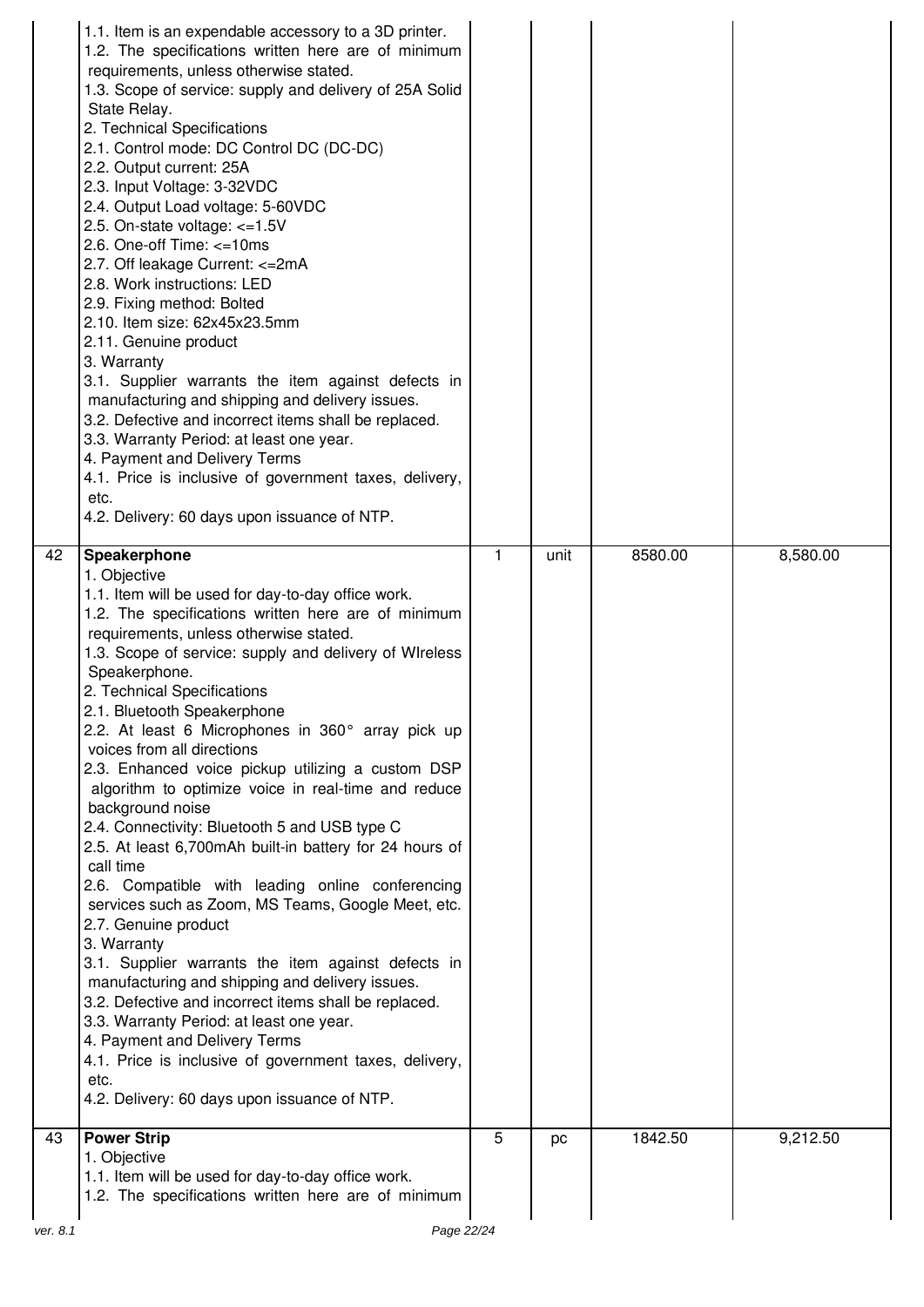|    | 4.1. Price is inclusive of government taxes, delivery,<br>etc.<br>4.2. Delivery: 60 days upon issuance of NTP.                                                                                                                                                                                                                                                                                                                                                                                                                                                                                                                                               |   |     |         |          |
|----|--------------------------------------------------------------------------------------------------------------------------------------------------------------------------------------------------------------------------------------------------------------------------------------------------------------------------------------------------------------------------------------------------------------------------------------------------------------------------------------------------------------------------------------------------------------------------------------------------------------------------------------------------------------|---|-----|---------|----------|
|    | 4. Payment and Delivery Terms                                                                                                                                                                                                                                                                                                                                                                                                                                                                                                                                                                                                                                |   |     |         |          |
|    | 3.2. Defective and incorrect items shall be replaced.<br>3.3. Warranty Period: at least one year.                                                                                                                                                                                                                                                                                                                                                                                                                                                                                                                                                            |   |     |         |          |
|    | manufacturing and shipping and delivery issues.                                                                                                                                                                                                                                                                                                                                                                                                                                                                                                                                                                                                              |   |     |         |          |
|    | 3. Warranty<br>3.1. Supplier warrants the item against defects in                                                                                                                                                                                                                                                                                                                                                                                                                                                                                                                                                                                            |   |     |         |          |
|    | 2.5. Compatible with SUNKKO 787A+ Spot Welder                                                                                                                                                                                                                                                                                                                                                                                                                                                                                                                                                                                                                |   |     |         |          |
|    | 2.4. Terminal connector type                                                                                                                                                                                                                                                                                                                                                                                                                                                                                                                                                                                                                                 |   |     |         |          |
|    | 2.3. Diameter: 25mm sq                                                                                                                                                                                                                                                                                                                                                                                                                                                                                                                                                                                                                                       |   |     |         |          |
|    | 2.1. Double terminal (Positive and Negative)<br>2.2. Length of wire cable: 50cm                                                                                                                                                                                                                                                                                                                                                                                                                                                                                                                                                                              |   |     |         |          |
|    | 2. Technical Specifications                                                                                                                                                                                                                                                                                                                                                                                                                                                                                                                                                                                                                                  |   |     |         |          |
|    | Welder Pen with Terminal Connector.                                                                                                                                                                                                                                                                                                                                                                                                                                                                                                                                                                                                                          |   |     |         |          |
|    | requirements, unless otherwise stated.<br>1.3. Scope of service: supply and delivery of Spot                                                                                                                                                                                                                                                                                                                                                                                                                                                                                                                                                                 |   |     |         |          |
|    | 1.2. The specifications written here are of minimum                                                                                                                                                                                                                                                                                                                                                                                                                                                                                                                                                                                                          |   |     |         |          |
|    | 1.1. Item is an accessory to an existing tool.                                                                                                                                                                                                                                                                                                                                                                                                                                                                                                                                                                                                               |   |     |         |          |
|    | 1. Objective                                                                                                                                                                                                                                                                                                                                                                                                                                                                                                                                                                                                                                                 |   |     |         |          |
| 44 | Spot Welder Pen - Terminal Connector                                                                                                                                                                                                                                                                                                                                                                                                                                                                                                                                                                                                                         | 1 | set | 4000.00 | 4,000.00 |
|    | 2.6. Insulated Copper Wire Connection<br>2.7. Fire Retardant Plastic<br>2.8. Adaptable to standard plugs of all countries<br>2.9. Insulation Resistance: 500MQ<br>2.10. Rated Voltage: 250VAC<br>2.11. Rated Current: 10A<br>2.12. Power: 2500W Max<br>2.13. Genuine product<br>3. Warranty<br>3.1. Supplier warrants the item against defects in<br>manufacturing and shipping and delivery issues.<br>3.2. Defective and incorrect items shall be replaced.<br>3.3. Warranty Period: at least one year.<br>4. Payment and Delivery Terms<br>4.1. Price is inclusive of government taxes, delivery,<br>etc.<br>4.2. Delivery: 60 days upon issuance of NTP. |   |     |         |          |
|    | 2.3. Individual Switch and LED On Indicator<br>2.4. Internal Surge Protection Device<br>2.5. Built-in Fuse Protection (Per Socket)                                                                                                                                                                                                                                                                                                                                                                                                                                                                                                                           |   |     |         |          |
|    | 2. Technical Specifications<br>2.1. Power Strip - 6 Gang (International Outlet)<br>2.2. Length: 5 Meters                                                                                                                                                                                                                                                                                                                                                                                                                                                                                                                                                     |   |     |         |          |
|    | 1.3. Scope of service: supply and delivery of 6-Gang<br>Power Strip.                                                                                                                                                                                                                                                                                                                                                                                                                                                                                                                                                                                         |   |     |         |          |